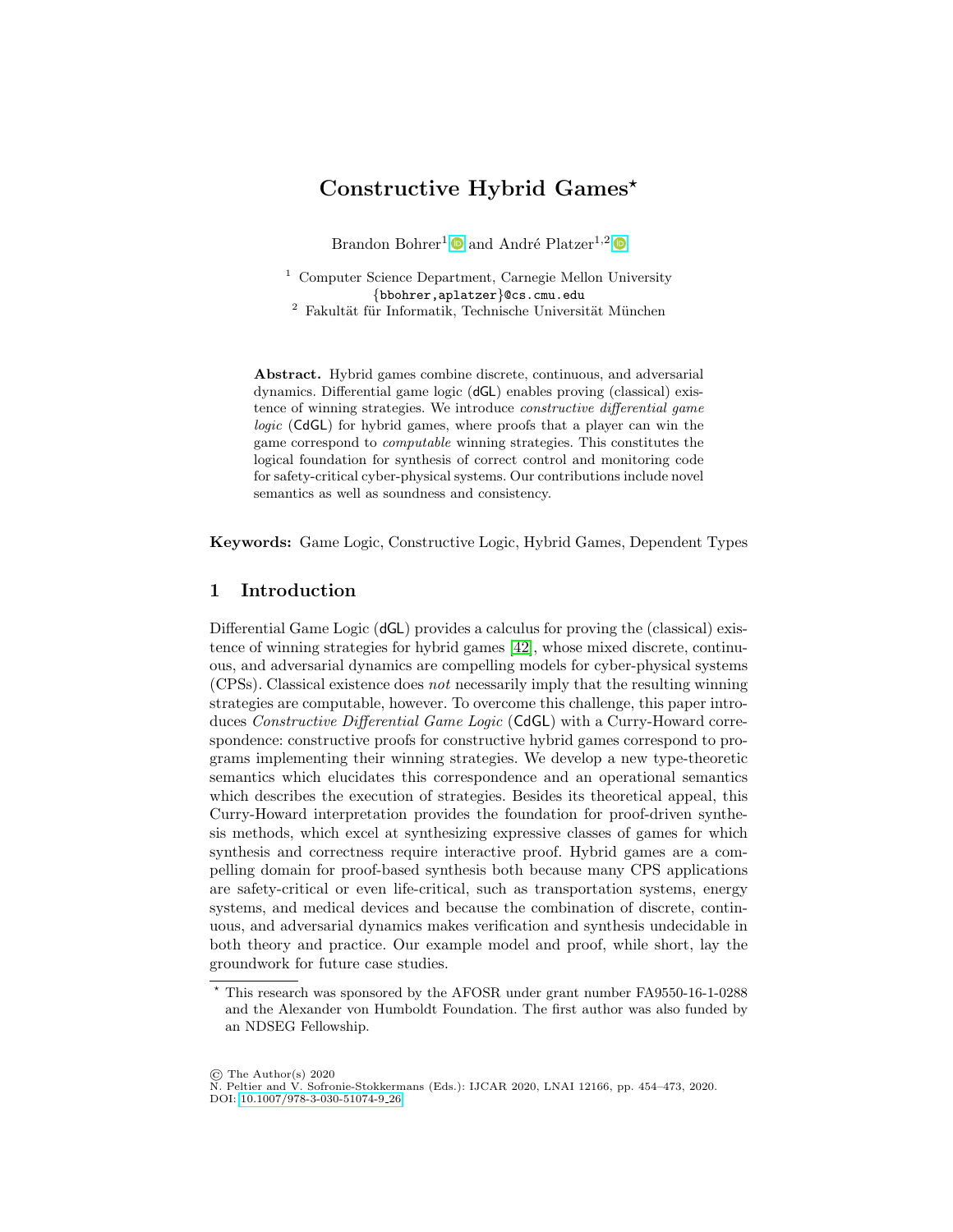*Challenges and Contributions.* In addition to  $dGL$  [\[42\]](#page-18-0), we build directly on Constructive Game Logic (CGL) [\[9\]](#page-16-0) for discrete games. Compared to CGL, we target a domain with readily-available practical applications (hybrid games), and introduce new type-theoretic and operational semantics which complement the realizability semantics of CGL while making Curry-Howard particularly clear and providing a simple notion of strategy execution. We overcome the following challenges in the process:

- Our semantics must carefully capture the meaning of constructive hybrid game strategies, including strategies for differential equations (ODEs).
- Soundness must be justified constructively. We adapt previous arguments to use constructive analysis [\[6](#page-16-1)[,12\]](#page-16-2) by appealing to constructive formalizations of ODEs [\[17,](#page-16-3)[34\]](#page-17-0). This adaptation to our new semantics makes it possible to simplify statements of some standard lemmas.
- We study 1D driving control as an example, which demonstrates the strengths of both games and constructivity. Games and constructivity both introduce uncertainties: A player is uncertain how their opponent will play, while constructive real-number comparisons are never sure of exact equality. These uncertainties demand more nuanced proof invariants, but these nuances improve our fidelity to real systems.

These contributions are of likely interest to several communities. Other constructive program logics could reuse our semantic approach. Our example uses reach-avoid proofs for hybrid games, a powerful, under-explored [\[48\]](#page-18-1) approach.

# 2 Related Work

We discuss related works on games, constructive logic, and hybrid systems.

Games in Logic. Propositional GL was introduced by Parikh [\[39\]](#page-18-2). GL is a pro*gram logic* in the spirit of Hoare calculi [\[26\]](#page-17-1) or especially dynamic logics  $(DL)$  [\[47\]](#page-18-3): modalities capture the effect of game execution. GLs are unique in their clear delegation of strategy to the *proof* language rather than the *model* language, allowing succinct game specifications with sophisticated winning strategies. Succinct specifications are important: specifications are *trusted* because proving the *wrong* theorem would not ensure correctness. Relatives without this separation include SL [\[14\]](#page-16-4), ATL [\[2\]](#page-16-5), CATL [\[27\]](#page-17-2), SDGL [\[23\]](#page-17-3), structured strategies [\[49\]](#page-18-4), DEL [\[3,](#page-16-6)[5,](#page-16-7)[56\]](#page-18-5), evidence logic [\[4\]](#page-16-8), and Angelic Hoare Logic [\[35\]](#page-17-4).

Constructive Modal Logics. We are interested in the semantics of games, thus we review constructive modal semantics generally. This should not be confused with game semantics [\[1\]](#page-16-9), which give a semantics to programs in terms of games. The main semantic approaches for constructive modal logics are intuitionistic Kripke semantics [\[58\]](#page-19-0) and realizability semantics [\[38,](#page-18-6)[32\]](#page-17-5). CGL [\[9\]](#page-16-0) used a realizability semantics which operate on a state, reminiscent of state in Kripke semantics, whereas we interpret CdGL formulas into type theory.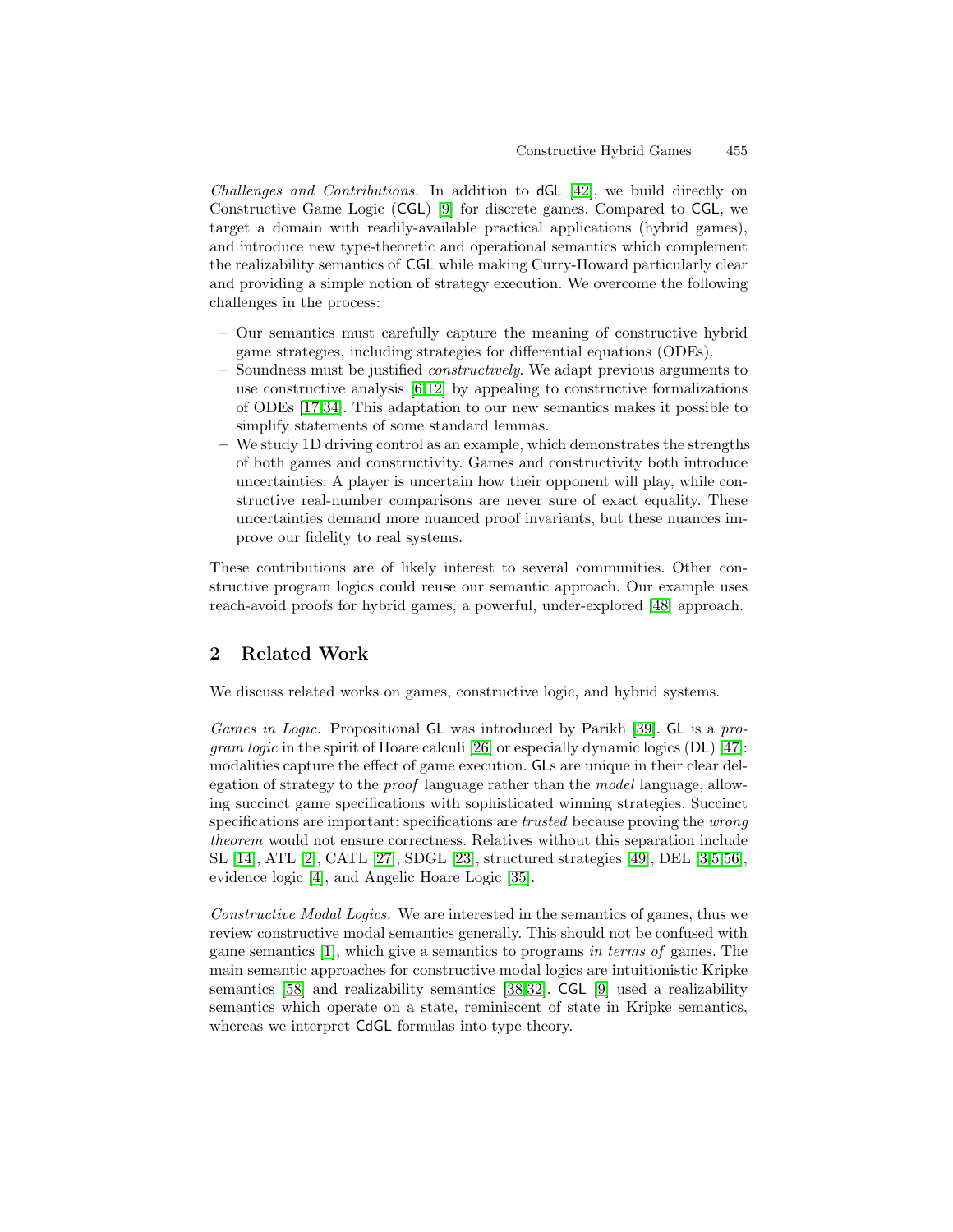Modal Curry-Howard is relatively little-studied, and each author has their own emphasis. Explicit proof terms are considered for CGL [\[9\]](#page-16-0) and a small fragment thereof [\[30\]](#page-17-6). Others [\[59](#page-19-1)[,18,](#page-16-10)[13\]](#page-16-11) focus on intuitionistic semantics for their logics, fragments of CGL. Our semantics should be of interest for these fragments. We omit proof terms for space. CdGL proof terms would extend CGL proof terms [\[9\]](#page-16-0) with a constructive version of existing classical ODE proof terms [\[8\]](#page-16-12). Propositional modal logic [\[37\]](#page-18-7) has been interpreted as a type system.

Hybrid Systems Synthesis. Hybrid games synthesis is one motivation of this work. Synthesis of hybrid *systems* (1-player games) is an active area. The unique strength of proof-based synthesis is expressiveness: it can synthesize every provable system. CdGL proofs support first-order regular games with first-order (e.g., semi-algebraic) initial and goal regions. While synthesis and proof are both undecidable, interactive proof for undecidable logics is well-understood. The ModelPlex [\[36\]](#page-17-7) synthesizer for CdGL's classical systems predecessor dL [\[44\]](#page-18-8) recently added [\[11\]](#page-16-13) proof-based synthesis to improve expressiveness. CdGL aims to provide a computational foundation for a more systematic proof-based synthesizer in the more general context of games.

Fully automatic synthesis, in contrast, restricts itself to small fragments in order to sidestep undecidability. Studied classes include rectangular hybrid games [\[25\]](#page-17-8), switching systems [\[52\]](#page-18-9), linear systems with polyhedral sets [\[31,](#page-17-9)[52\]](#page-18-9), and discrete abstractions [\[21](#page-17-10)[,20\]](#page-17-11). A well-known [\[55\]](#page-18-10) systems synthesis approach translates specifications into finite-alternation games. Arbitrary first-order games are our source rather than target language. Their approach is only known to terminate for simpler classes [\[50,](#page-18-11)[51\]](#page-18-12).

### 3 Constructive Hybrid Games

Hybrid games in CdGL are 2-player, zero-sum, and perfect-information, where continuous subgames are ordinary differential equations (ODEs) whose duration is chosen by a player. Hybrid games should not be confused with differential games which compete continuously [\[29,](#page-17-12)[43\]](#page-18-13). The players considered in this paper are Angel and Demon where the player currently controlling choices is always called Angel, while the player waiting to play is always called Demon. For any game  $\alpha$  and formula  $\phi$ , the modal formula  $\langle \alpha \rangle \phi$  says Angel can play  $\alpha$  to ensure postcondition  $\phi$ , while  $\alpha | \phi \rangle$  says Demon can play  $\alpha$  to ensure postcondition  $\phi$ . These generalize safety and liveness modalities from DL. Dual games  $\alpha^d$ , unique to GLs, take turns by switching the Angel and Demon roles in game  $\alpha$ . The Curry-Howard interpretation of a proof of a CdGL modality  $\langle \alpha \rangle \phi$  or  $[\alpha] \phi$  is a program which performs each player's winning strategy. Games can have several winning strategies, each corresponding to a different proof and a different program.

### 3.1 Syntax of CdGL

We introduce the language of CdGL with three classes of expressions  $e$ : terms  $f, g$ , games  $\alpha, \beta$ , and formulas  $\phi, \psi$ . We characterize terms semantically for the sake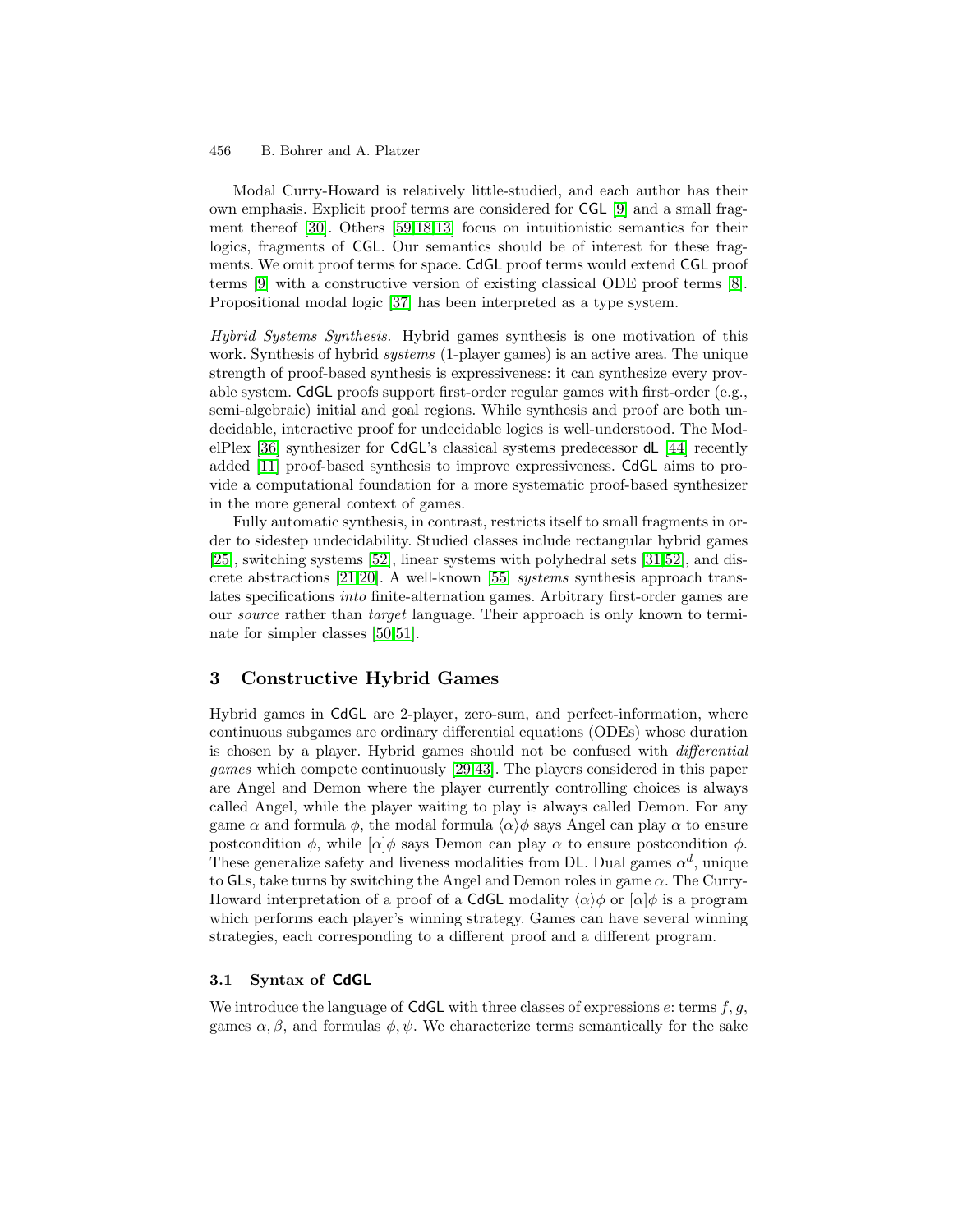of generality: a shallow embedding of CdGL inside a proof assistant might use the host language for terms. For games and formulas, we find it more convenient to explicitly and syntactically define a closed language.

A (scalar) semantic term is a function from states to reals, which are understood constructively  $\dot{a}$  la Bishop [\[6,](#page-16-1)[12\]](#page-16-2). We use Bishop-style real analysis because it preserves many classical intuitions (e.g., uncountability) about  $\mathbb R$  while ensuring computability. Type-2 [\[57\]](#page-19-2) computability requires that all functions on real numbers are computable to arbitrary precision if represented as streams of bits, yet computability does not require that variables range over only computable reals. It is a theorem [\[57\]](#page-19-2) that all such computable functions are continuous, but not always Lipschitz-continuous nor differentiable.

We introduce commonly used term constructs, which are not exhaustive because the language of terms is open. The simplest terms are game variables  $x, y \in V$  where V is the (at most countable) set of variable identifiers. The game variables, which are mutable, contain the state of the game, which is globally scoped. For every base game variable  $x$  there is a primed counterpart  $x'$  whose purpose within an ODE is to track the time derivative of  $x$ . Real-valued terms  $f, g$  are simply type-2 computable functions, usually from states to reals. It is occasionally useful for  $f$  to return a tuple of reals, which are computable when every component is computable. Since terms are functions, operators are combinators:  $f + g$  is a function which sums the results of f and g.

**Definition 1 (Terms).** A term  $f, g$  is any computable function over the game state. The following constructs appear in this paper:

$$
f,g ::= \cdots |c | x | f + g | f \cdot g | f/g | \min(f,g) | \max(f,g) | (f)'
$$

where  $c \in \mathbb{R}$  is a real literal, x a game variable,  $f + g$  a sum,  $f \cdot g$  a product, and  $f/g$  is real division of f by g. Divisors g are assumed to be nonzero. Minimum and maximum of terms f and g are written  $min(f, g)$  and  $max(f, g)$ . Any differentiable term f has a definable (Section [4.2\)](#page-7-0) spatial differential term  $(f)$ ', which agrees with the time derivative within an ODE.

CdGL is constructive, so Angel strategies make choices computably. Until his turn, Demon just observes Angel's choices, and does not care whether Angel made them computably. We discuss game-playing informally here, then formally in Section [4.](#page-6-0) In red are the ODE and dual games, which respectively distinguish hybrid games from discrete games and games from systems.

**Definition 2 (Games).** The set of games  $\alpha, \beta$  is defined recursively as such:

$$
\alpha, \beta \ ::= \ ?\phi \mid x := f \mid x := * \mid x' = f \& \ \psi \mid \alpha \cup \beta \mid \alpha; \beta \mid \alpha^* \mid \alpha^d
$$

The test game  $\partial \phi$ , is a no-op if Angel proves  $\phi$ , else Demon wins by default since Angel "broke the rules". A deterministic assignment  $x := f$  updates game variable x to the value of term f. Nondeterministic assignments  $x := *$  ask Angel to compute the new value of  $x : \mathbb{R}$ , i.e., Angel's strategy for  $x := *$  is a term whose value is assigned to x. The ODE game  $x' = f \& \psi$  evolves ODE  $x' = f$  for duration  $d \geq 0$  chosen by Angel such that Angel proves the domain constraint formula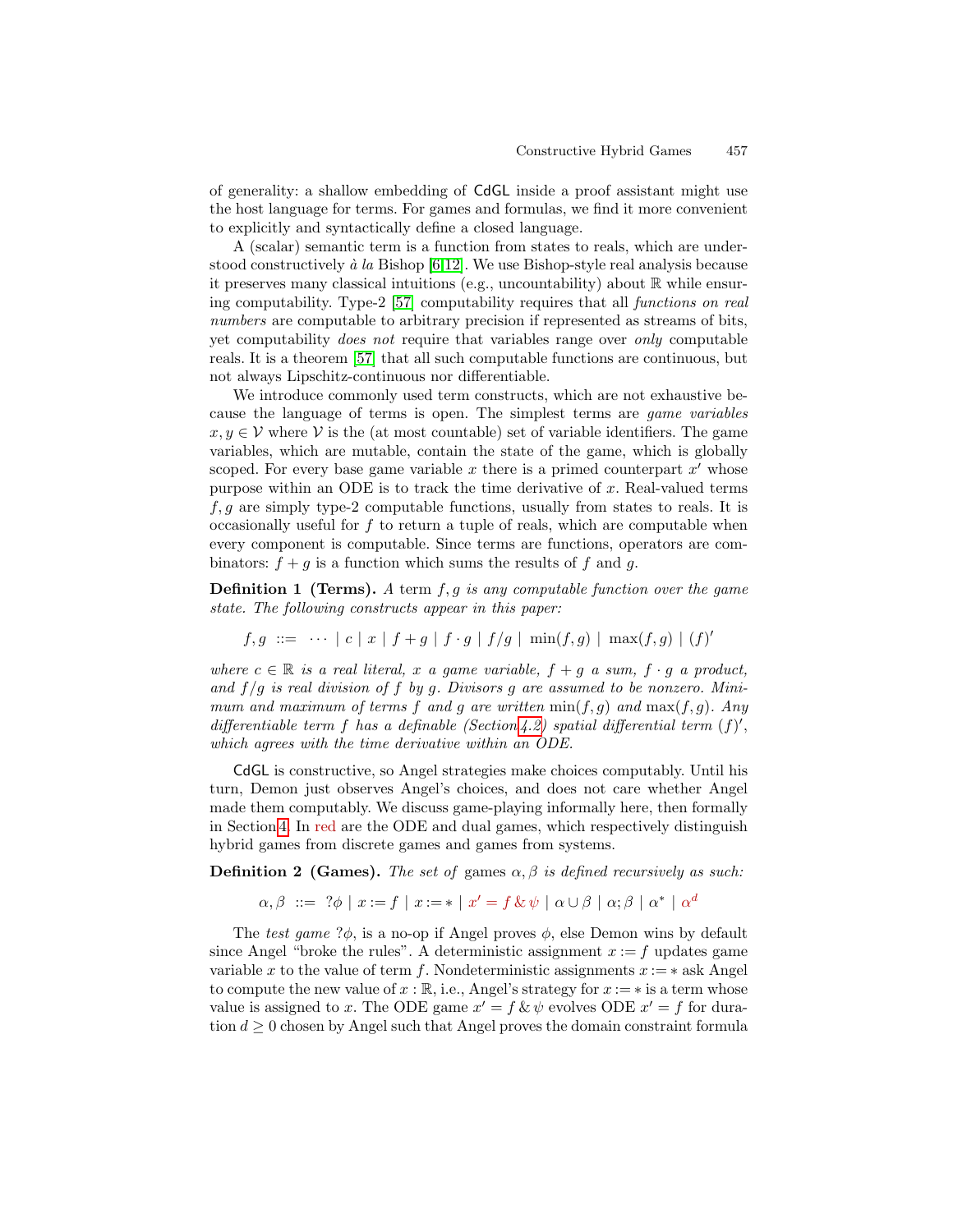$\psi$  is true throughout. We require that term f is effectively-locally-Lipschitz on domain  $\psi$ , meaning that at every state satisfying  $\psi$ , a neighborhood and coefficient  $L$  can be constructed such that  $L$  is a Lipschitz constant of  $f$  in the neighborhood. Effective local Lipschitz continuity guarantees unique solutions exist by constructive Picard-Lindelöf [\[34\]](#page-17-0). ODEs are explicit-form, so no primed variable y' for  $y \in V$  is mentioned in f or  $\psi$ . Systems of ODEs are supported, we present single equations for readability. In the choice game  $\alpha \cup \beta$ , Angel chooses whether to play game  $\alpha$  or game  $\beta$ . In the sequential composition game  $\alpha$ ;  $\beta$ , game  $\alpha$  is played first, then  $\beta$  from the resulting state. In the repetition game  $\alpha^*$ , Angel chooses after each repetition of  $\alpha$  whether to continue playing, but must not repeat  $\alpha$  infinitely. The exact number of repetitions is not known in advance, because it may depend on Demon's reactions. In the dual game  $\alpha^d$ , Angel takes the Demon role and vice-versa while playing  $\alpha$ . Demon strategies "wait" until a dual game  $\alpha^d$  is encountered, then play an Angelic strategy for  $\alpha$ . We parenthesize games with braces  $\{\alpha\}$  when necessary.

### **Definition 3 (CdGL Formulas).** The CdGL formulas  $\phi$  (also  $\psi$ ) are:

$$
\phi \ ::= \ \langle \alpha \rangle \phi \ | \ [\alpha] \phi \ | \ f \sim g
$$

Above,  $f \sim g$  is a comparison formula for  $\sim \in \{\leq, <, =, \neq, >, \geq\}.$  The defining formulas of CdGL (and GL) are the modalities  $\langle \alpha \rangle \phi$  and  $[\alpha] \phi$ . These mean that Angel or Demon respectively have a constructive strategy to play hybrid game  $\alpha$  and prove postcondition  $\phi$ . We do not develop modalities for existence of classical strategies because those cannot be synthesized to executable code.

Standard connectives are defined from games and comparisons. Verum (tt) is defined 1 > 0 and falsum (ff) is  $0 > 1$ . Conjunction  $\phi \wedge \psi$  is defined  $\langle ?\phi \rangle \psi$ , disjunction  $\phi \vee \psi$  is defined  $\langle ?\phi \cup ?\psi \rangle$ tt, and implication  $\phi \rightarrow \psi$  is defined  $[?\phi]\psi$ . Real quantifiers  $\forall x \phi$  and  $\exists x \phi$  are defined  $[x := *]\phi$  and  $\langle x := * \rangle \phi$ , respectively. As usual, equivalence  $\phi \leftrightarrow \psi$  reduces to  $(\phi \rightarrow \psi) \wedge (\psi \rightarrow \phi)$ , negation  $\neg \phi$  is defined as  $\phi \to \texttt{ff}$ , and inequality is defined by  $f \neq g \equiv \neg(f = g)$ . Semantics and proof rules are needed only for core constructs, but we use derived constructs when they improve readability. Keep these definitions in mind, because the semantics and rules for some game connectives mirror first-order connectives.

For convenience, we also write derived operators where Demon is given control of a single choice before returning control to Angel. The Demonic choice  $\alpha \cap \beta$ , defined  $\{\alpha^d \cup \beta^d\}^d$ , says Demon chooses which branch to take, but Angel controls the subgames. Demonic repetition  $\alpha^{\times}$  is defined likewise by  $\{\{\alpha^d\}^*\}^d$ .

We write  $\phi_x^y$  (likewise for  $\alpha$  and  $f$ ) for the *renaming* of variable x for y and vice versa in formula  $\phi$ , and write  $\phi_x^f$  for the result of *substitution* of term f for game variable x in  $\phi$ , if the substitution is admissible (Def. [12](#page-13-0) on page 14).

### 3.2 Example Game

We give an example game and theorem statements, proven in [\[10\]](#page-16-14). Automotive systems are a major class of CPS. As a simple indicative example we consider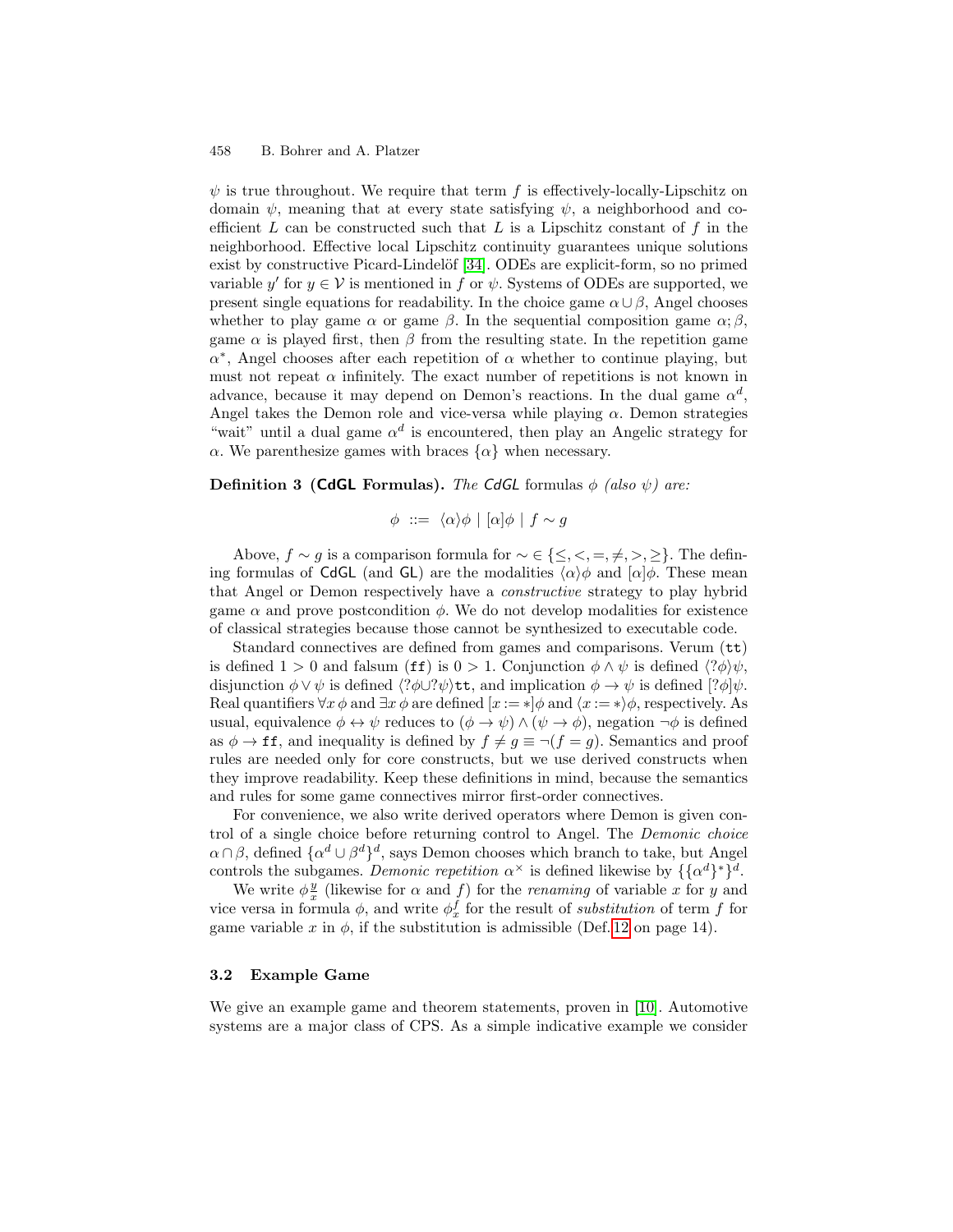time-triggered 1-dimensional driving with adversarial timing. For maximum time T between control cycles, we let Demon choose any duration in  $[0, T]$ . When we need to prohibit pathological "Zeno" behaviors while keeping constraints realistic, we can further restrict  $t \in [T/2, T]$ .

We write x for the current position of the car,  $v$  for its velocity,  $a$  for the acceleration,  $A > 0$  for the maximum positive acceleration, and  $B > 0$  for the maximum braking rate. We assume  $x = v = 0$  initially to simplify arithmetic. In time-triggered control, the controller runs at least once every  $T > 0$  time units. Time and physics are continuous,  $T$  gives an upper bound on how often the controller runs. Local clock  $t$  marks the current time within the current timestep, then resets at each step. The control game (ctrl) says Angel can pick any acceleration a that is physically achievable ( $-B \le a \le A$ ). The clock t is then reinitialized to 0. The plant game (plant) says Demon can evolve physics for duration  $t \in [0, T]$  such that  $v \geq 0$  throughout, then returns control to Angel.

Typical theorems in DLs and GLs are safety and liveness: are unsafe states always avoided and are desirable goals eventually reached? Safety and liveness of the 1D system has been proved previously: safe driving (safety) never goes past goal q, while live driving eventually reaches  $q$  (liveness).

$$
pre \equiv T > 0 \land A > 0 \land B > 0 \land v = 0 \land x = 0 \quad \text{post} \equiv (g = x \land v = 0)
$$
\n
$$
\text{ctrl} \equiv a := *, ? - B \le a \le A; t := 0
$$
\n
$$
\text{plant} \equiv \{t' = 1, x' = v, v' = a \& t \le T \land v \ge 0\}^d
$$
\n
$$
\text{safety} \equiv \text{pre} \to \langle (\text{ctrl}; \text{plant})^\times \rangle \, x \le g
$$
\n
$$
\text{liveness} \equiv \text{pre} \to \langle (\text{ctrl}; \text{plant}; \{?t \ge T/2\}^d)^* \rangle \, x \ge g
$$

Liveness theorem liveness requires a lower time bound  $({2t \geq T/2})^d$  to rule out Zeno strategies where Demon "cheats" by exponentially decreasing durations to essentially freeze the progress of time. The limit  $t \geq T/2$  is chosen for simplicity. Safety theorem safety omits this constraint because even Zeno behaviors are safe.

Safety and liveness theorems, if designed carelessly, have trivial solutions including but not limited to Zeno behaviors. It is safe to remain at  $x = 0$  and is live to maintain  $a = A$ , but not vice-versa. In contrast to DLs, GLs easily express the requirement that the same strategy is both safe and live: we must remain safe while reaching the goal. We use this *reach-avoid* specification because it is immune to trivial solutions. We give a new reach-avoid result for 1D driving.

Example 4 (Reach-avoid). The following is provable in dGL and CdGL:

<span id="page-5-0"></span>reachAvoid 
$$
\equiv
$$
 pre  $\rightarrow \langle \{ \text{ctrl}; \text{plant}; ?x \leq g; \{ ?t \geq T/2 \}^d \} \rangle$ post

Angel reaches  $g = x \wedge v = 0$  while safely avoiding states where  $x \leq g$  does not hold. Angel is safe at *every* iteration for *every* time  $t \in [0, T]$ , thus safe throughout the game. The (dual) test  $?t \geq T/2$  appears second, allowing Demon to win if Angel violates safety during  $t < T/2$ .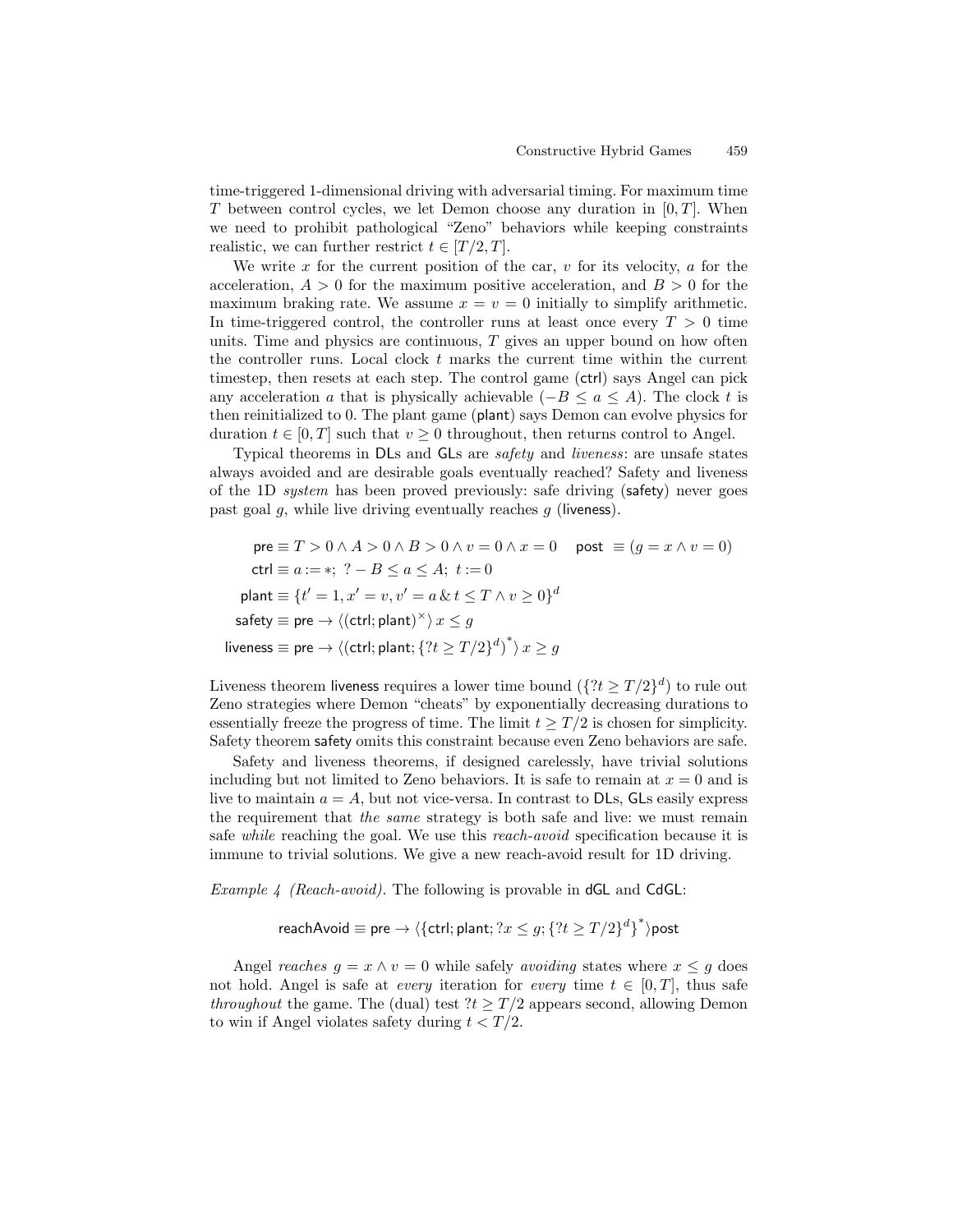1D driving is well-studied for classical systems, but the constructive reach-avoid proof [\[10\]](#page-16-14) is subtle. The proof constructs an envelope of safe upper and live lower bounds on velocity as a function of position (Fig. [1\)](#page-6-1). The blue point indicates where Angel must begin to



<span id="page-6-1"></span>Fig. 1. Safe driving envelope

brake to ensure time-triggered safety. It is surprising that Angel can achieve postcondition  $g = x \wedge v = 0$ , given that trichotomy  $(f < g \vee f = g \vee f > g)$ is constructively invalid. The key  $[10]$  is that comparison terms  $\min(f, g)$  and  $\max(f, g)$  are exact in Type 2 computability where bits of min and max may be computed lazily. Our exact result encourages us that constructivity is not overly burdensome in practice. When decidable comparisons  $(f < g + \delta \vee f > g)$  are needed, the alternative is a weaker guarantee  $g - \varepsilon \leq x \leq g$  for parameter  $\varepsilon > 0$ . This relaxation is often enough to make the theorem provable, and reflects the fact that real agents only expect to reach their goal within finite precision.

# <span id="page-6-0"></span>4 Type-theoretic Semantics

In this section, we define the semantics of hybrid games and game formulas in type theory. We start with assumptions on the underlying type theory.

### 4.1 Type Theory Assumptions

We assume a Calculus of Inductive and Coinductive Constructions (CIC)-like type theory [\[15](#page-16-15)[,16,](#page-16-16)[54\]](#page-18-14) with polymorphism and dependency. We write M for terms and  $\Delta \vdash M : \tau$  to say M has type  $\tau$  in CIC context  $\Delta$ . We assume first-class (indexed [\[19\]](#page-17-13)) inductive and coinductive types. We write  $\tau$  for type families and  $\kappa$  for kinds: type families inhabited by other type families. Inductive type families are written  $\mu t : \kappa. \tau$ , which denotes the *smallest* solution ty of kind  $\kappa$  to the fixedpoint equation  $ty = \tau_t^{ty}$ . Coinductive type families are written  $\rho t : \kappa, \tau$ , which denotes the *largest* solution ty of kind  $\kappa$  to the fixed-point equation ty =  $\tau_t^{\text{ty}}$ . Type-expression  $\tau$  must be monotone in t so smallest and largest solutions exist by Knaster-Tarski [\[24,](#page-17-14) Thm. 1.12]. Proof assistants like Coq reject definitions where monotonicity requires nontrivial proof; we did not mechanize our proofs because they use such definitions.

We use one predicative universe which we write  $T$  and Coq writes Type 0. Predicativity is an important assumption because our semantic definition is a large elimination, a feature known to interact dangerously with impredicativity. We write  $\Pi x$ :  $\tau_1$ ,  $\tau_2$  for a dependent function type with argument named x of type  $\tau_1$  and where return type  $\tau_2$  may mention x. We write  $\Sigma x : \tau_1 \cdot \tau_2$  for a dependent pair type with left component named x of type  $\tau_1$  and right component of type  $\tau_2$ , possibly mentioning x. These specialize to the simple function  $\tau_1 \Rightarrow \tau_2$ and product types  $\tau_1 * \tau_2$  respectively when x is not mentioned in  $\tau_2$ . Lambdas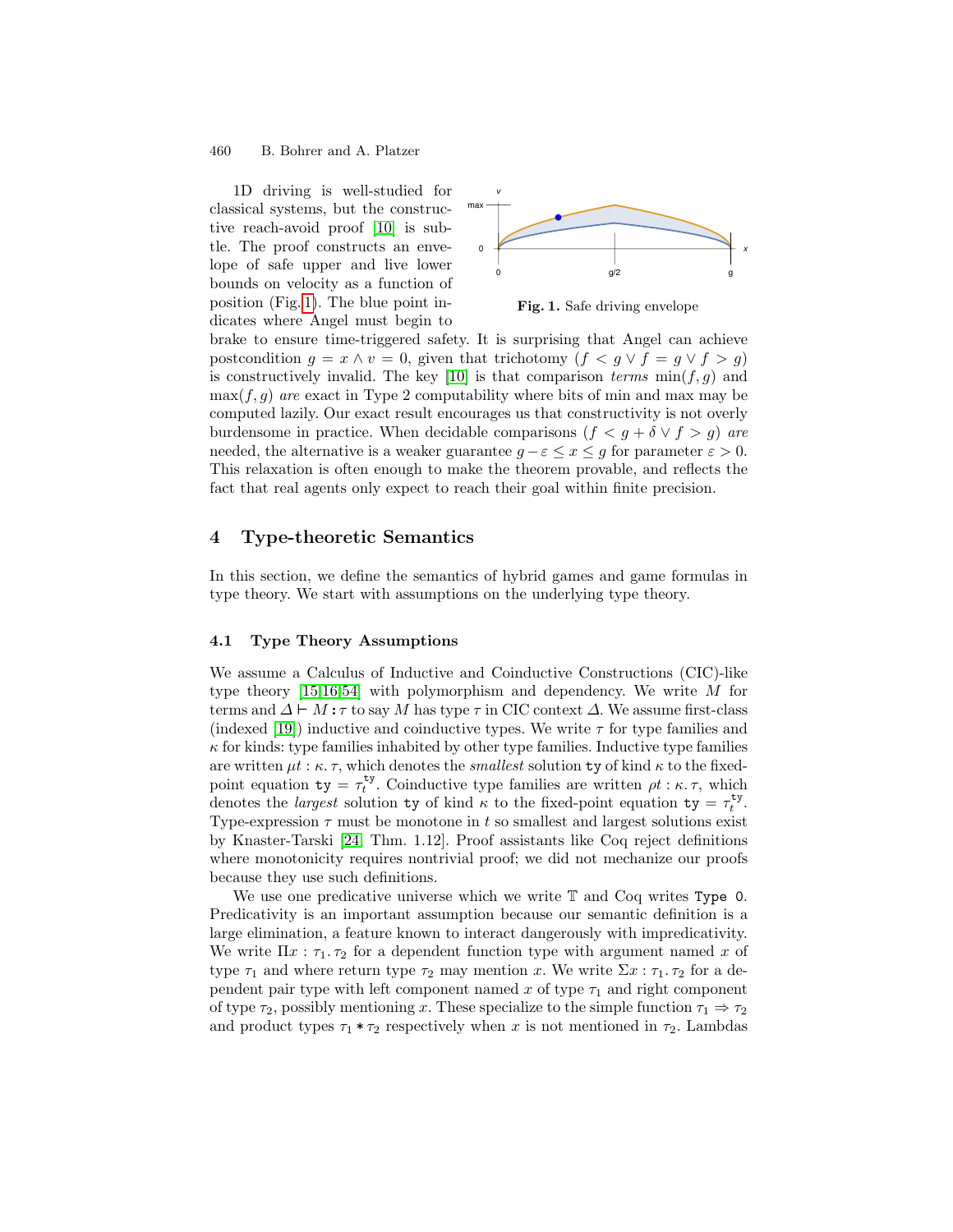$(\lambda x : \tau, M)$  inhabit dependent function types. Pairs  $(M, N)$  inhabit dependent pair types. Application is M N. Let-binding unpacks pairs, whose left and right projection are  $\pi_L M$  and  $\pi_R M$ . We write  $\tau_1 + \tau_2$  for a disjoint union inhabited by  $\ell \cdot M$  and  $r \cdot M$ , and write case A of  $p \Rightarrow B \mid q \Rightarrow C$  for its case analysis.

We assume a real number type  $\mathbb R$  and a Euclidean state type  $\mathfrak S$ . The positive real numbers are written  $\mathbb{R}_{>0}$ , nonnegative reals  $\mathbb{R}_{>0}$ . We assume scalar and vector sums, products, inverses, and units. States  $s, t$  support operations  $s \, x$ and set s x v which respectively retrieve the value of variable x in  $s : \mathfrak{S}$  or update it to  $v$ . The usual axioms of setters and getters  $[22]$  are satisfied. We write  $\mathfrak s$  for the distinguished variable of type  $\mathfrak S$  representing the current state. We will find it useful to consider the semantics of an expression both at current state  $\mathfrak s$  and at states s, t defined in terms of  $\mathfrak s$  (e.g., set  $\mathfrak s$  x 5).

#### <span id="page-7-0"></span>4.2 Semantics of CdGL

Terms f, g are type-theoretic functions of type  $\mathfrak{S} \Rightarrow \mathbb{R}$ . We will need differential terms  $(f)'$ , a definable term construct when f is differentiable. Not every term f need be differentiable, so we give a *virtual* definition, defining when  $(f)'$  is equal to some term g. If  $(f)'$  does not exist, then  $(f)' = g$  is not provable. We define the (total) differential as the Euclidean dot product  $(\cdot)$  of the gradient (variable name:  $\nabla$ ) with s', which is the vector of values s x' assigned to primed variables x'. To show that  $\nabla$  is the gradient, we define the gradient as a limit, which we express in  $(\varepsilon, \delta)$  style. In this definition, f and g are scalar-valued, and the minus symbol is used for both scalar and vector difference.

$$
((f)' s = g s) \equiv \Sigma \nabla : \mathbb{R}^{|s'|} \cdot (g s = \nabla \cdot s') * \Pi \varepsilon : \mathbb{R}_{>0} \cdot \Sigma \delta : \mathbb{R}_{>0} \cdot \Pi r : \mathfrak{S}.
$$
  

$$
(\|r - s\| < \delta) \Rightarrow |f r - f s - \nabla \cdot (r - s)| \le \varepsilon \|r - s\|
$$

For practical proofs, a library of standard rules for automatic, syntactic differentiation of common arithmetic operations [\[7\]](#page-16-17) could be proven.

We model a formula  $\phi$  as a predicate over states, i.e., a type family  $\phi$  :  $\mathfrak{S} \Rightarrow$ **T.** A predicate of kind  $\mathfrak{S} \Rightarrow \mathbb{T}$  is also understood as a *region*, e.g.,  $\phi$  is the region containing states where  $\phi$  is provable. A CdGL context  $\Gamma$  is interpreted over a uniform state term  $s : \mathfrak{S}$  where  $\mathfrak{s} : \mathfrak{S} \vdash s : \mathfrak{S}$ , i.e., s usually mentions **s**. We define  $\int^{\tau} \Gamma(s)$  to be the CIC context containing **s** :  $\mathfrak{S}$  and  $\int^{\tau} \phi$  s for each  $\phi \in \Gamma$ . The sequent  $(\Gamma \vdash \phi)$  is valid if there exists M such that  $\Gamma^{\dagger} \Gamma^{\dagger}(\mathfrak{s}) \vdash M$  $\cdot \left[ \phi \right]$  s. Formula  $\phi$  is *valid* iff sequent  $\left( \cdot \vdash \phi \right)$  is valid. That is, a valid formula is provable in every state with a common proof term M. The witness may inspect the state, but must do so constructively. Formula semantics employ the Angelic and Demonic semantics of games, which determine how to win a game  $\alpha$  whose postcondition is  $\phi$ . We write  $\langle \alpha \rangle : (\mathfrak{S} \Rightarrow \mathbb{T}) \Rightarrow (\mathfrak{S} \Rightarrow \mathbb{T})$  for the Angelic semantics of  $\alpha$  and  $[[\alpha]] : (\mathfrak{S} \Rightarrow \mathbb{T}) \Rightarrow (\mathfrak{S} \Rightarrow \mathbb{T})$  for its Demonic semantics.

Definition 5 (Formula semantics). Angel and Demon strategies for a hybrid game  $\alpha$  with goal region P are inhabitants of  $\langle \alpha \rangle$  P and  $[ \alpha ]$  P, respectively.

$$
\left[ \left[ \alpha \right] \phi \right] s = \left[ \left[ \alpha \right] \right] \left[ \phi \right] s \quad \left[ \langle \alpha \rangle \phi \right] s = \langle \langle \alpha \rangle \rangle \left[ \phi \right] s \quad \left[ f \sim g \right] s = \left( \left( f s \right) \sim (g s) \right)
$$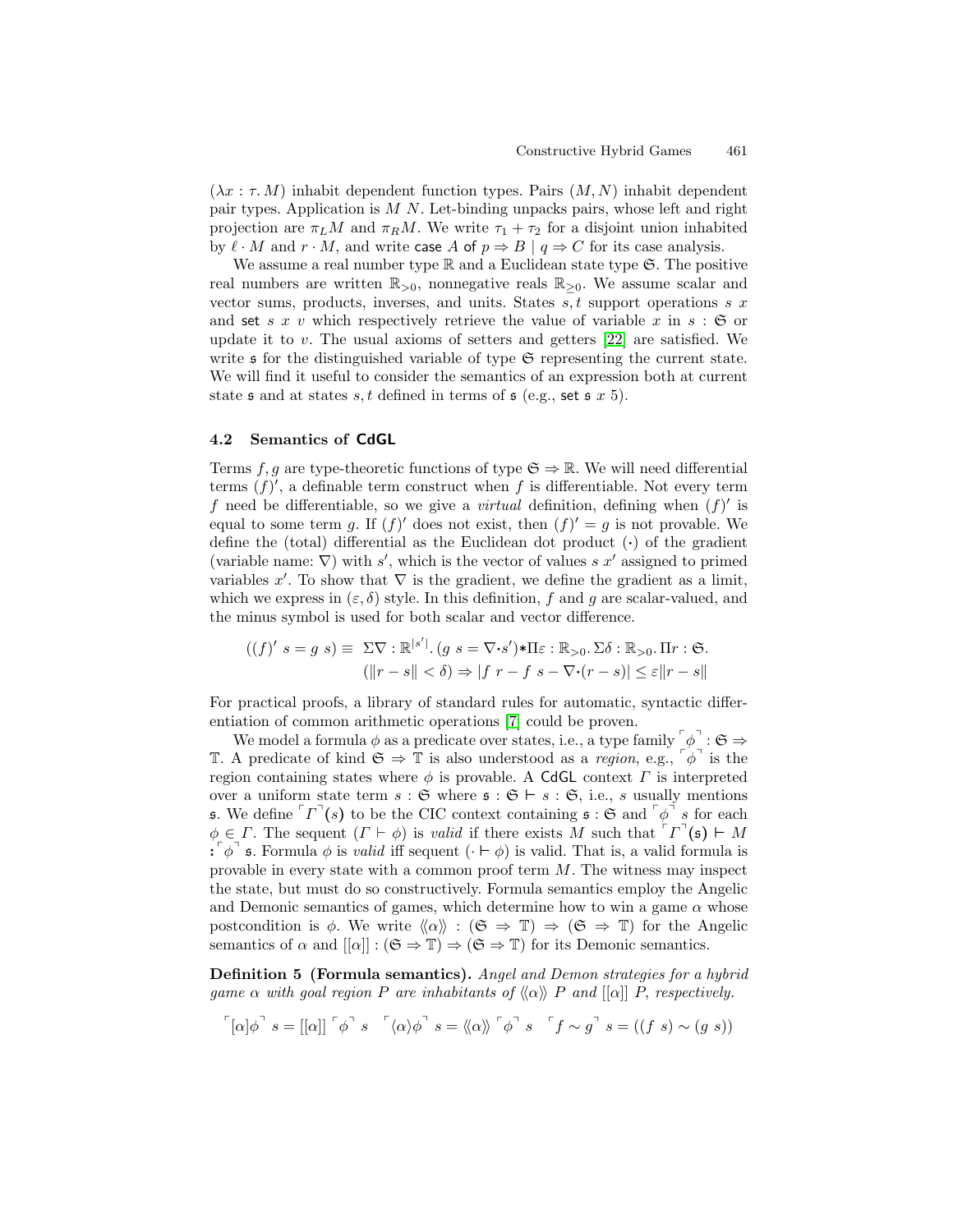Modality  $\langle \alpha \rangle \phi$  is provable in s when  $\langle \langle \alpha \rangle \rangle$   $\lceil \phi \rceil$  s is inhabited so Angel has an  $\alpha$  strategy from s to reach region  $\phi^{\dagger}$  on which  $\phi$  is provable. Modality  $[\alpha]\phi$  is provable in s when  $[[\alpha]] \begin{bmatrix} \phi \\ s \end{bmatrix}$  is inhabited so Demon has an  $\alpha$  strategy from s to reach region  $\phi$  on which  $\phi$  is provable. For  $\sim \phi \in \{\leq, \leq, =, \neq, >, \geq\}$ , the values of f and g are compared at state s in  $f \sim g$ . The game and formula semantics are simultaneously inductive. In each case, the connectives which define  $\langle \alpha \rangle$ and [[α]] are duals, because  $\alpha \phi \phi$  and  $\langle \alpha \rangle \phi$  are dual. Below, P refers to the goal region of the game and s to the initial state.

#### Definition 6 (Angel semantics).

We define  $\langle \alpha \rangle : (\mathfrak{S} \Rightarrow \mathbb{T}) \Rightarrow (\mathfrak{S} \Rightarrow \mathbb{T})$  inductively (by a large elimination) on  $\alpha$ :

$$
\langle\!\langle n^d \rangle\rangle P s = [\alpha] P s
$$
  
\n
$$
\langle\!\langle x := f \rangle\rangle P s = P (\text{set } s x (f s))
$$
  
\n
$$
\langle\!\langle x := f \rangle\rangle P s = P (\text{set } s x (f s))
$$
  
\n
$$
\langle\!\langle x := s \rangle\rangle P s = \sum v : \mathbb{R}. P (\text{set } s x v)
$$
  
\n
$$
\langle\!\langle \alpha \cup \beta \rangle\rangle P s = \langle\!\langle \alpha \rangle\rangle P s + \langle\!\langle \beta \rangle\rangle P s
$$
  
\n
$$
\langle\!\langle \alpha : \beta \rangle\rangle P s = \langle\!\langle \alpha \rangle\rangle (\langle\!\langle \beta \rangle\rangle P) s
$$
  
\n
$$
\langle\!\langle \alpha : \beta \rangle\rangle P s = (\mu \tau' : (\mathfrak{S} \Rightarrow \mathbb{T}). \lambda t : \mathfrak{S}. (P t \Rightarrow \tau' t) + (\langle\!\langle \alpha \rangle\rangle \tau' t \Rightarrow \tau' t) ) s
$$
  
\n
$$
\langle\!\langle \alpha \rangle\rangle P s = (\mu \tau' : (\mathfrak{S} \Rightarrow \mathbb{T}). \lambda t : \mathfrak{S}. (P t \Rightarrow \tau' t) + (\langle\!\langle \alpha \rangle\rangle \tau' t \Rightarrow \tau' t) ) s
$$

Angel wins  $\langle ?\psi \rangle P$  by proving both  $\psi$  and P at s. Angel wins the deterministic assignment  $x := f$  by performing the assignment, then proving P. Angel wins nondeterministic assignment  $x := *$  by constructively choosing a value v to assign, then proving P. Angel wins  $\alpha \cup \beta$  by choosing between playing  $\alpha$  or  $\beta$ , then winning that game. Angel wins  $\alpha$ ;  $\beta$  if she wins  $\alpha$  with the postcondition of winning  $\beta$ . Angel wins  $\alpha^d$  if she wins  $\alpha$  in the Demon role. Angel wins ODE game  $x' = f \& \psi$  by choosing some solution sol of some duration d which satisfies the ODE and domain constraint throughout and the postcondition  $\phi$  at time  $d$ . While top-level postconditions rarely mention  $x'$ , intermediate invariant steps do, thus  $x$  and  $x'$  both are updated in the postcondition. The construct  $(sol, s, d \models x' = f)$ , saying sol solves  $x' = f$  from state s for time d, is defined:

$$
(sol, s, d \models x' = f) \equiv ((s x = sol 0) * \Pi r : [0, d]. ((sol)' r = f (set s x (sol r))))
$$

Note that variable sol stands for a function of the host theory, all of which are computable and therefore continuous. When  $(sol, s, d \models x' = f)$  holds, sol is also continuously differentiable. Constructive Picard-Lindelöf  $[34]$  constructs a solution for every effectively-locally-Lipschitz ODEs, which need not have a closed form. The proof calculus we introduce in Section [5](#page-9-0) includes both solutionbased proof rules, which are useful for ODEs with simple closed forms, and invariant-based rules, which enable proof even when closed forms do not exist.

<span id="page-8-0"></span>Angel strategies for  $\alpha^*$  are inductively defined: either choose to stop the loop and prove P now, else play a round of  $\alpha$  before repeating inductively. By Knaster-Tarski [\[24,](#page-17-14) Thm. 1.12], this least fixed point exists because the interpretation of a game is monotone in its postcondition (Lemma [7\)](#page-8-0).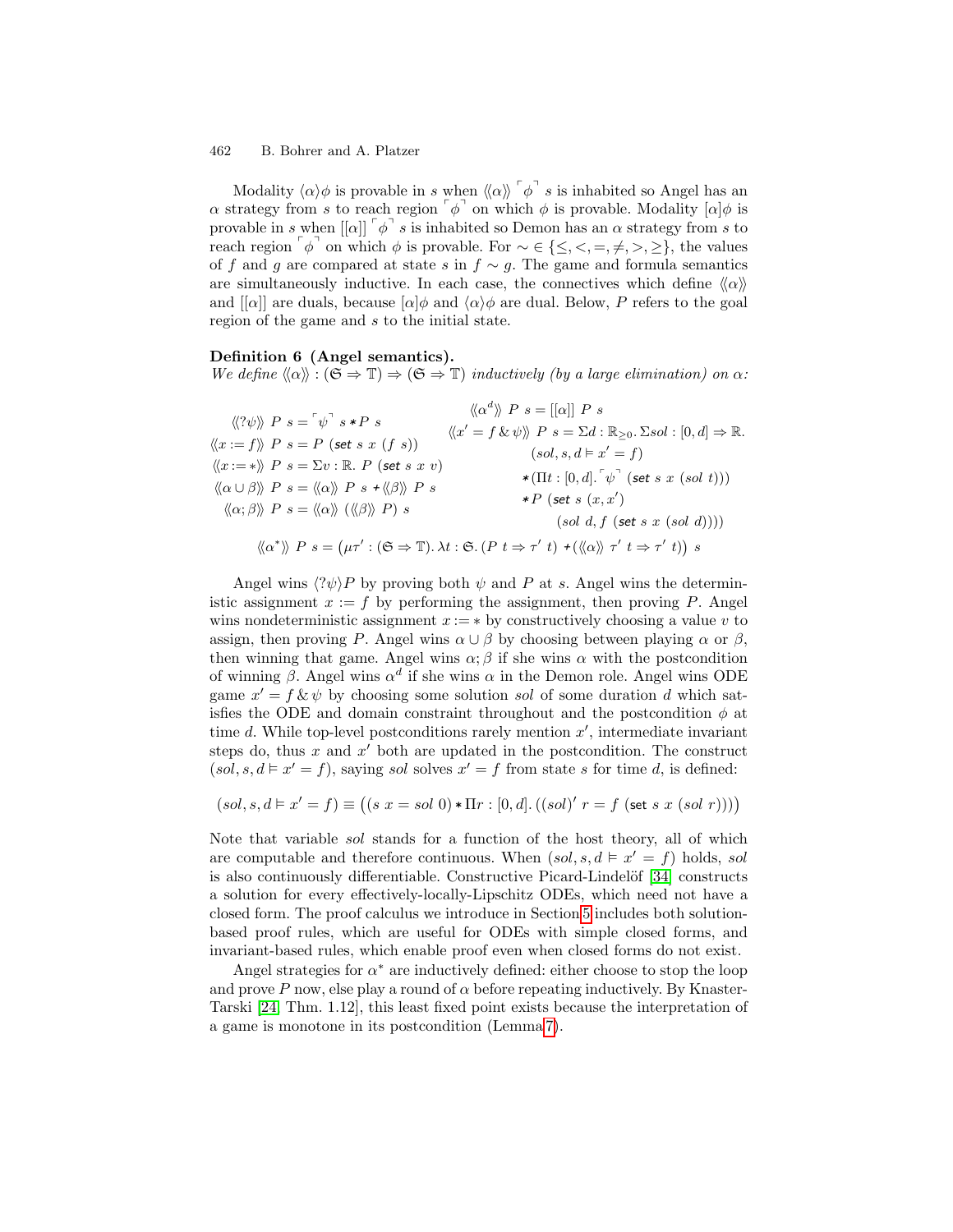**Lemma 7** (Monotonicity). Let  $P, Q : \mathfrak{S} \Rightarrow \mathbb{T}$ . If  $\mathfrak{s} : \mathfrak{S}, P \ s \vdash M : Q \ s$  then there exists a term N such that  $\mathfrak{s} : \mathfrak{S}, [[\alpha]] \, P \, s \vdash N : [[\alpha]] \, Q \, s$ 

### Definition 8 (Demon semantics).

We define  $[[\alpha]] : (\mathfrak{S} \Rightarrow \mathbb{T}) \Rightarrow (\mathfrak{S} \Rightarrow \mathbb{T})$  inductively (by a large elimination) on  $\alpha$ :

[[? $\psi$ ]]  $P s = \lceil \psi \rceil s \Rightarrow P s$  $[[x := f]]$  P  $s = P$  (set s x (f s))  $[[x := *]] P s = \Pi v : \mathbb{R} P$  (set s x v)  $[[\alpha \cup \beta]]$   $P$   $s = [[\alpha]]$   $P$   $s * [[\beta]]$   $P$   $s$  $[[\alpha;\beta]] P s = [[\alpha]] [[\beta]] P) s$  $[[\alpha^d]]$  P  $s = \langle \n \langle \alpha \rangle \rangle$  P s  $[[x' = f \& \psi]] \ P \ s = \Pi d : \mathbb{R}_{\geq 0}$ .  $\Pi sol : [0, d] \Rightarrow \mathbb{R}$ .  $(sol, s, d \vDash x' = f)$  $\Rightarrow (\Pi t : [0, d]. \ulcorner \psi \urcorner$  (set s x (sol t)))  $\Rightarrow P$  (set s  $(x,x')$  $\prime$  $(sol d, f (set s x (sol d))))$  $[[\alpha^*]] P s = (\rho \tau' : (\mathfrak{S} \Rightarrow \mathbb{T}). \lambda t : \mathfrak{S}.(\tau' t \Rightarrow [[\alpha]] \tau' t) * (\tau' t \Rightarrow P t)) s$ 

Demon wins  $\lceil \psi \rceil P$  by proving P under assumption  $\psi$ , which Angel must provide (Section [7\)](#page-14-0). Demon's deterministic assignment is identical to Angel's. Demon wins  $x := *$  by proving  $\psi$  for every choice of x. Demon wins  $\alpha \cup \beta$  with a pair of winning strategies. Demon wins  $\alpha$ ;  $\beta$  by winning  $\alpha$  with a postcondition of winning  $\beta$ . Demon wins  $\alpha^d$  if he can win  $\alpha$  after switching roles with Angel. Demon wins  $x' = f \& \psi$  if for an arbitrary duration and arbitrary solution which satisfy the domain constraint, he can prove the postcondition. Demon wins  $\lceil \alpha^* \rceil P$ if he can prove P no matter how many times Angel makes him play  $\alpha$ . Demon repetition strategies are coinductive using some invariant  $\tau'$ . When Angel decides to stop the loop, Demon responds by proving  $P$  from  $\tau'$ . Whenever Angel chooses to continue, Demon proves that  $\tau'$  is preserved. Greatest fixed points exist by Knaster-Tarski [\[24,](#page-17-14) Thm. 1.12] using Lemma [7.](#page-8-0)

It is worth comparing the Angelic and Demonic semantics of  $x := *$ . An Angel strategy says how to compute x. A Demon strategy simply accepts  $x \in \mathbb{R}$  as its input, even uncomputable numbers. This is because Angel strategies supply a computable real while Demon acts with computable outputs given real inputs. In general, each strategy is constructive but permits its opponent to play classically. In the cyber-physical setting, the opponent is indeed rarely a computer.

## <span id="page-9-0"></span>5 Proof Calculus

To enable direct syntactic proof, we give a natural deduction-style system for CdGL. We write  $\Gamma = \psi_1, \ldots, \psi_n$  for a context of formulas and  $\Gamma \vdash \phi$  for the natural-deduction sequent with conclusion  $\phi$  and context  $\Gamma$ . We begin with rules shared by CGL [\[9\]](#page-16-0) and CdGL, then give the ODE rules. We write  $\Gamma \frac{y}{x}$  for the renaming of game variable x to y and vice versa in context  $\Gamma$ . Likewise  $\tilde{\Gamma}_x^f$  is the substitution of term f for game variable x. To avoid repetition, we write  $\langle \alpha \rangle \phi$ to indicate that the same rule applies for  $\langle \alpha \rangle \phi$  and  $[\alpha] \phi$ . These rules write  $\langle \alpha \rangle \phi$ for the dual of  $\{\alpha\}\phi$ . We write  $FV(e)$ ,  $BV(\alpha)$ , and  $MBV(\alpha)$  for the free variables of expression e, bound variables of game  $\alpha$ , and must-bound variables of game  $\alpha$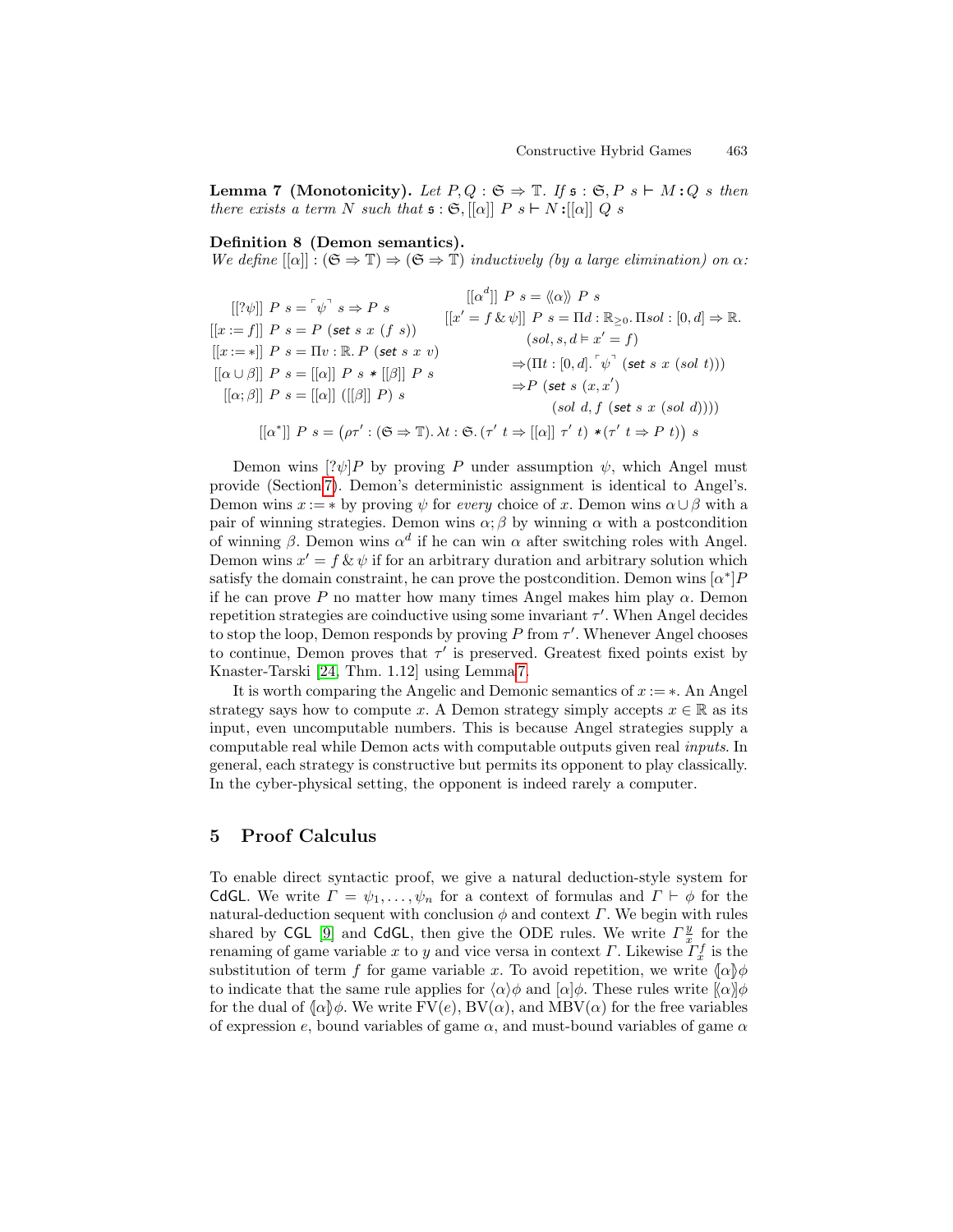<span id="page-10-5"></span>
$$
(\text{U}|\text{I}) \frac{\Gamma \vdash [\alpha]\phi \quad \Gamma \vdash [\beta]\phi}{\Gamma \vdash [\alpha \cup \beta]\phi} \qquad (\text{[U}|\text{E1}) \frac{\Gamma \vdash [\alpha \cup \beta]\phi}{\Gamma \vdash [\alpha]\phi} \qquad (\text{[U}|\text{E2}) \frac{\Gamma \vdash [\alpha \cup \beta]\phi}{\Gamma \vdash [\beta]\phi}
$$
  

$$
(\langle \cup \rangle \text{I1}) \frac{\Gamma \vdash \langle \alpha \rangle \phi}{\Gamma \vdash \langle \alpha \cup \beta \rangle \phi} \qquad (\langle \cup \rangle \text{I2}) \frac{\Gamma \vdash \langle \beta \rangle \phi}{\Gamma \vdash \langle \alpha \cup \beta \rangle \phi} \qquad (\text{hyp}) \frac{\Gamma \vdash \langle \alpha \cup \beta \rangle \phi}{\Gamma, \phi \vdash \phi}
$$
  

$$
(\langle ? \rangle \text{I}) \frac{\Gamma \vdash \phi \quad \Gamma \vdash \psi}{\Gamma \vdash \langle ? \phi \rangle \psi} \qquad (\langle ? \rangle \text{E1}) \frac{\Gamma \vdash \langle ? \phi \rangle \psi}{\Gamma \vdash \phi} \qquad (\langle ? \rangle \text{E2}) \frac{\Gamma \vdash \langle ? \phi \rangle \psi}{\Gamma \vdash \psi}
$$
  

$$
(\langle ? \rangle \text{E1}) \frac{\Gamma \vdash \langle ? \phi \rangle \psi}{\Gamma \vdash \phi} \qquad (\langle ? \rangle \text{E2}) \frac{\Gamma \vdash \langle ? \phi \rangle \psi}{\Gamma \vdash \psi}
$$
  

$$
(\langle \cup \rangle \text{E2}) \frac{\Gamma \vdash \langle \alpha \cup \beta \rangle \phi \quad \Gamma, \langle \alpha \rangle \phi \vdash \psi}{\Gamma \vdash \psi} \qquad (\langle \cup \rangle \text{E3}) \frac{\Gamma \vdash \langle \alpha \cup \beta \rangle \phi \quad \Gamma, \langle \alpha \rangle \phi \vdash \psi}{\Gamma \vdash \psi} \qquad (\langle \cup \rangle \text{E4}) \frac{\Gamma \vdash \langle \alpha \cup \beta \rangle \phi \quad \Gamma, \langle \alpha \rangle \phi \vdash \psi}{\Gamma \vdash \psi}
$$

<span id="page-10-6"></span><span id="page-10-4"></span><span id="page-10-3"></span><span id="page-10-2"></span><span id="page-10-1"></span><span id="page-10-0"></span>Fig. 2. CdGL proof calculus: Propositional game rules

respectively, i.e., variables which might influence the meaning of an expression, might be modified during game execution, or are written during every execution.

Figure [2](#page-10-0) gives the propositional game rules. Rule [\[?\]E](#page-10-1) is modus ponens and [\[?\]I](#page-0-0) is implication introduction because  $[? \phi] \psi$  is implication. Angelic choices are disjunctions introduced by  $\langle \cup \rangle$ I1 and  $\langle \cup \rangle$ I2 and case-analyzed by  $\langle \cup \rangle$ E. Angelic tests and Demonic choices are conjunctions introduced by  $\langle ? \rangle$  $\langle ? \rangle$  $\langle ? \rangle$ I and [∪[\]I,](#page-0-0) eliminated by  $\langle ? \rangle E1$ ,  $\langle ? \rangle E2$ , [∪][E1,](#page-10-3) and [∪[\]E2.](#page-10-6) Rule [hyp](#page-0-0) applies an assumption.

<span id="page-10-10"></span><span id="page-10-9"></span>
$$
(\cdot|\cdot|I) \frac{\Gamma^{\frac{y}{x}} \vdash \phi}{\Gamma \vdash [x := *]\phi} \qquad (\cdot|\cdot|E) \frac{\Gamma \vdash [x := *]\phi}{\Gamma \vdash \phi_x^f}
$$
  

$$
(\cdot|\cdot|I) \frac{\Gamma \vdash \langle x := f \rangle \phi}{\Gamma \vdash \langle x := * \rangle \phi} \qquad (\cdot|\cdot|E) \frac{\Gamma \vdash \langle x := * \rangle \phi}{\Gamma \vdash \phi_x^f}
$$
  

$$
(\langle \cdot|\cdot|I) \frac{\Gamma \vdash \langle \alpha \rangle \langle \beta \rangle \phi}{\Gamma \vdash \langle \alpha \rangle \langle \beta \rangle \phi} \qquad (M) \frac{\Gamma \vdash \langle \alpha \rangle \phi}{\Gamma \vdash \langle \alpha \rangle \phi} \frac{\Gamma \vdash \langle \alpha \rangle \phi}{\Gamma \vdash \langle \alpha \rangle \psi} \qquad (L \vdash \phi) \frac{\Gamma \vdash \langle \alpha \rangle \langle \alpha \rangle \phi}{\Gamma \vdash \langle \alpha \rangle \langle \alpha \rangle \phi}
$$
  

$$
(\langle \cdot|\cdot|I) \frac{\Gamma^{\frac{y}{x}} \cdot x = f^{\frac{y}{x} \vdash \phi}{\Gamma \vdash \langle x := f \rangle \phi} \qquad (\langle \cdot|\cdot|I) \frac{\Gamma \vdash \langle \alpha \rangle \phi}{\Gamma \vdash \langle \alpha \rangle \phi}
$$

<span id="page-10-8"></span><span id="page-10-7"></span>Fig. 3. CdGL proof calculus: First-order games (y fresh, f computable,  $\phi_x^f$  admissible)

Figure [3](#page-10-7) covers assignment, choice, sequencing, duals, and monotonicity. Angelic games [h](#page-10-8)ave injectors ( $\langle * \rangle S, \langle * \rangle G$ ) and case analysis ( $\langle * \rangle E$ ). Duality  $\langle \phi \rangle$ I switches players by switching modalities. Sequential games  $(\{\cdot\})$ I) are decomposed as nested modalities.

Monotonicity [\(M\)](#page-0-0) is Lemma [7](#page-8-0) in rule form. The second premiss writes  $\Gamma \frac{y}{BV(\alpha)}$ to indicate that the bound variables of  $\alpha$  must be freshly renamed in  $\Gamma$  for soundness. Rule [M](#page-0-0) is used for generalization because all GLs are subnormal, lacking axiom K (modal modus ponens) and necessitation. Common uses include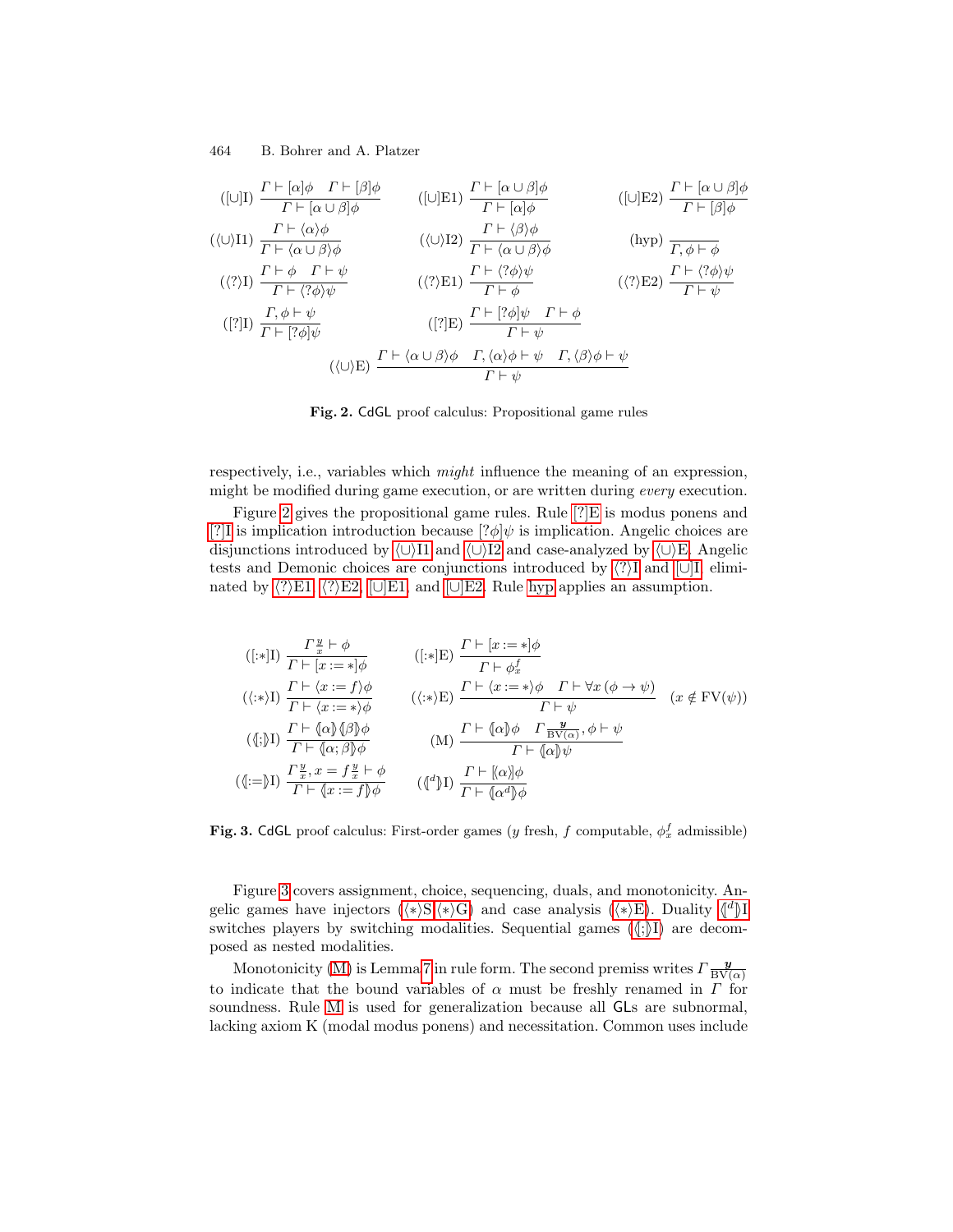concise right-to-left symbolic execution proofs and, in combination with  $\langle \cdot | \cdot \rangle I$ , Hoare-style sequential composition reasoning.

Nondeterministic assignments quantify over real-valued game variables. Assignments  $\langle := \rangle$ I remember the initial value of x in fresh variable y  $(\Gamma_x^y)$  for sake of completeness, then provide an assumption that  $x$  has been assigned to  $f$ . Skolemization [:\*[\]I](#page-0-0) bound-renames x to y in  $\Gamma$ , written  $\Gamma_x^y$ . Specialization [:\*[\]E](#page-10-9) instantiates x to a term f by substituting  $\phi_x^f$ . Existentials are introduced by giving a witness f in  $\langle$ :∗)I. Herbrandization  $\langle$ :∗ $\rangle$ E unpacks existentials, soundness requires x is not free in  $\psi$ .

$$
(\langle *)E) \frac{\Gamma \vdash \langle \alpha^* \rangle \phi \quad \Gamma, \phi \vdash \psi \quad \Gamma, \langle \alpha \rangle \langle \alpha^* \rangle \phi \vdash \psi}{\Gamma \vdash \psi} \qquad ([*]E) \frac{\Gamma \vdash [\alpha^*] \phi}{\Gamma \vdash \phi \land [\alpha][\alpha^*] \phi}
$$
  

$$
(\langle * \rangle S) \frac{\Gamma \vdash \phi}{\Gamma \vdash \langle \alpha^* \rangle \phi} \qquad (\langle * \rangle G) \frac{\Gamma \vdash \langle \alpha \rangle \langle \alpha^* \rangle \phi}{\Gamma \vdash \langle \alpha^* \rangle \phi} \qquad (\text{FP}) \frac{\Gamma \vdash \langle \alpha^* \rangle \phi \quad \phi \vdash \psi \quad \langle \alpha \rangle \psi \vdash \psi}{\Gamma \vdash \psi}
$$
  

$$
([\ast]R) \frac{\Gamma \vdash \phi \land [\alpha][\alpha^*] \phi}{\Gamma \vdash [\alpha^*] \phi} (\text{loop}) \frac{\Gamma \vdash J \quad J \vdash [\alpha] J \quad J \vdash \phi}{\Gamma \vdash [\alpha^*] \phi}
$$
  

$$
\Gamma \vdash \varphi \quad \varphi, \mathbf{0} \succcurlyeq \mathcal{M} \vdash \phi
$$
  

$$
(\langle * \rangle I) \frac{\varphi, (\mathcal{M} \succ \mathbf{0} \land \mathcal{M}_0 = \mathcal{M}) \vdash \langle \alpha \rangle (\varphi \land \mathcal{M}_0 \succ \mathcal{M})}{\Gamma \vdash \langle \alpha^* \rangle \phi}
$$

<span id="page-11-1"></span><span id="page-11-0"></span>Fig. 4. CdGL proof calculus: loops  $(\mathcal{M}_0$  fresh)

Figure [4](#page-11-0) provides rules for repetitions. In rule  $\langle \ast \rangle I$ , M indicates an arbitrary termination metric where  $\succ$  and  $\succ$  denote strict and nonstrict comparison in an arbitrary (effectively) well-founded [\[28\]](#page-17-16) partial order. Metavariable 0 represents a terminal value at which iteration stops; we will choose  $\mathbf{0} = 0$  in our example, but 0 need not be 0 in general.  $\mathcal{M}_0$  is a fresh variable which remembers  $\mathcal{M}$ . Angel plays  $\alpha^*$  by repeating an  $\alpha$  strategy which always decreases the termination metric. Angel maintains a formula  $\varphi$  throughout, and stops once  $0 \succcurlyeq M$ . The postcondition need only follow from termination condition  $0 \succcurlyeq M$  and convergence formula  $\varphi$ . Simple real comparisons  $x \geq y$  are not well-founded, but inflated comparisons like  $x \geq y+1$  are. Well-founded metrics ensure convergence in finitely (but often unboundedly) many iterations. In the simplest case,  $\mathcal{M}$  is a real-valued term. Generalizing  $M$  to tuples enables, e.g., lexicographic termination metrics. For example, the metric in the proof of Example [4](#page-5-0) is the distance to the goal, which must decrease by some minimum amount each iteration.

Repetition games can be folded and unfolded ([\*|E,[\*|R). Rule [FP](#page-11-1) says  $\langle \alpha^* \rangle \phi$ is a least pre-fixed-point. It works backwards: first show  $\psi$  holds after  $\alpha^*$ , then preserve  $\psi$  when each iteration is unwound. Rule [loop](#page-0-0) is the repetition invariant rule. Demonic repetition is eliminated by [∗[\]E.](#page-0-0)

Like any first-order program logic, CdGL proofs contain first-order reasoning at the leaves. Decidability of constructive real arithmetic is an open problem [\[33\]](#page-17-17), so first-order facts are proven manually in practice. Our semantics embed CdGL into type theory; we defer first-order arithmetic proving to the host theory. Even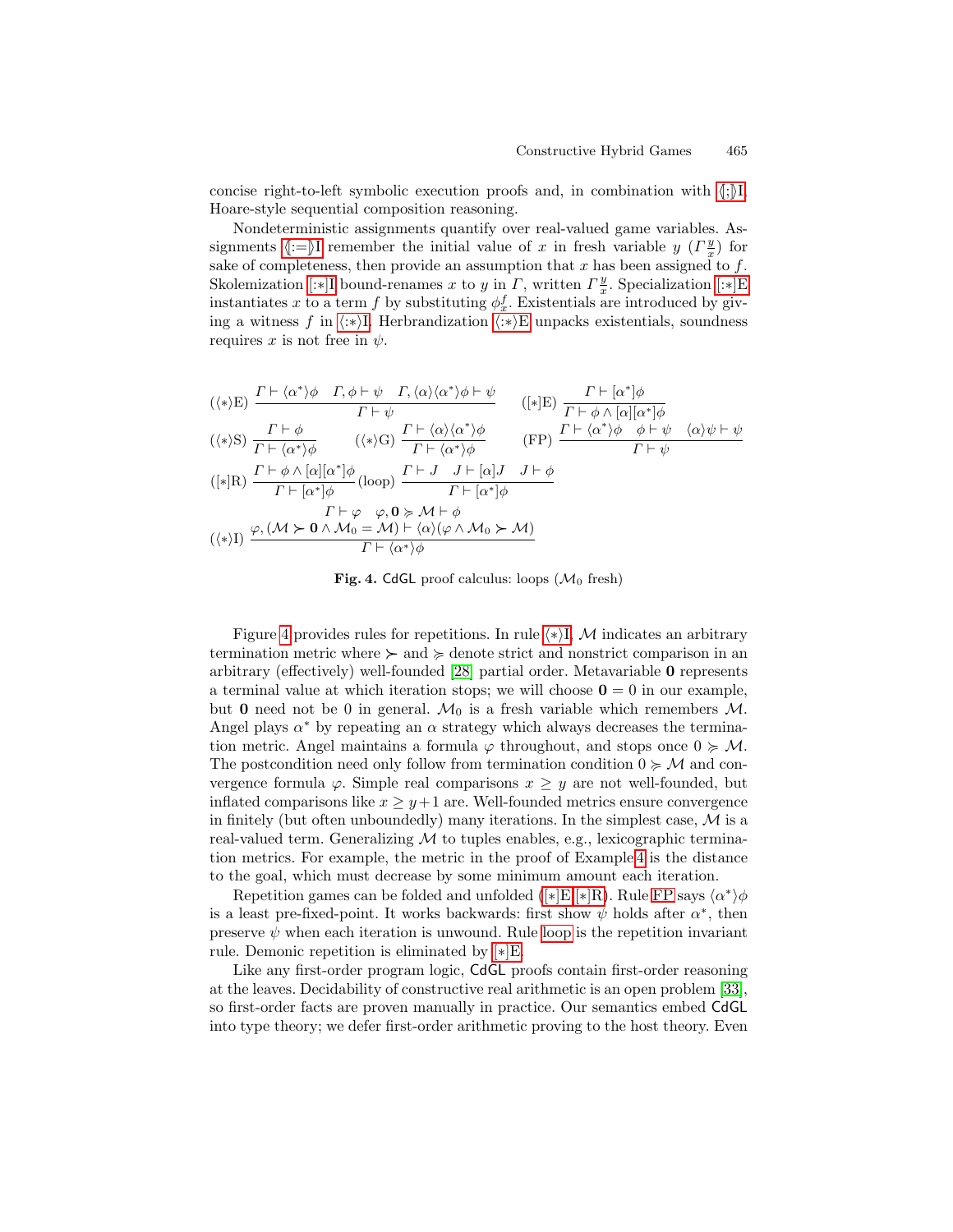effectively-well-founded  $\succeq$  need not have decidable guards  $(0 \succeq M \vee M \succeq 0)$ since exact comparisons are not computable [\[6\]](#page-16-1). We may not be able to distinguish  $\mathcal{M} = 0$  from very small positive values of  $\mathcal{M}$ , leading to one unnecessary loop iteration, after which  $M$  is certainly  $\bf{0}$  and the loop terminates. Comparison up to  $\varepsilon > 0$  is decidable [\[12\]](#page-16-2)  $(f > g \vee (f < g + \varepsilon))$ .

(DC) 
$$
\frac{\Gamma \vdash [x' = f \& \psi]R \quad \Gamma \vdash [x' = f \& \psi \land R] \phi}{\Gamma \vdash [x' = f \& \psi] \phi} \quad \text{(DI)} \quad \frac{\Gamma \vdash \phi \quad \Gamma \vdash \forall x (\psi \to [x' := f](\phi)')}{\Gamma \vdash [x' = f \& \psi] \phi}
$$
  
\n(DG) 
$$
\frac{\Gamma \vdash \exists y [x' = f, y' = a(x)y + b(x) \& \psi] \phi}{\Gamma \vdash [x' = f \& \psi] \phi} \quad \text{(DW)} \quad \frac{\Gamma \vdash \forall x \forall x' (\psi \to \phi)}{\Gamma \vdash [x' = f \& \psi] \phi}
$$
  
\n
$$
\psi, h \ge g \vdash \phi \quad \Gamma \vdash d > 0 \land \varepsilon > 0 \land h - g \ge -d\varepsilon
$$
  
\n(DV) 
$$
\frac{\Gamma \vdash \langle t := 0; \{t' = 1, x' = f \& \psi\} \rangle t \ge d \quad \Gamma \vdash [x' = f] ((h)' - (g)') \ge \varepsilon}{\Gamma \vdash (x' = f \& \psi) \phi}
$$
  
\n(bsolve) 
$$
\frac{\Gamma \vdash \forall t : \mathbb{R}_{\ge 0} \ ((\forall r : [0, t] \ [t := r; x := sln] \psi) \rightarrow [x := sln; x' := f] \phi)}{\Gamma \vdash [x' = f \& \psi] \phi}
$$
  
\n(dsolve) 
$$
\frac{\Gamma \vdash \exists t : \mathbb{R}_{\ge 0} \ ((\forall r : [0, t] \ (t := r; x := sln) \psi) \land \langle x := sln; x' := f \rangle \phi)}{\Gamma \vdash \langle x' = f \& \psi \rangle \phi}
$$

<span id="page-12-0"></span>Fig. 5. CdGL proof calculus: ODEs. In bsolve and dsolve,  $sln$  solves  $x' = f$  globally, t and r fresh,  $x' \notin FV(\phi)$ 

Figure [5](#page-12-0) gives the ODE rules, which are a constructive version of those from dGL [\[42\]](#page-18-0). For nilpotent ODEs such as the plant of Example [4,](#page-5-0) reasoning via solutions is possible. Since CdGL supports nonlinear ODEs which often do not have closed-form solutions, we provide invariant-based rules, which are complete [\[46\]](#page-18-15) for invariants of polynomial ODEs. Differential induction [DI](#page-0-0) [\[41\]](#page-18-16) says  $\phi$  is an invariant of an ODE if it holds initially and if its *differential formula* [\[41\]](#page-18-16)  $(\phi)'$  holds throughout, for example  $(f \ge g)' \equiv ((f)' \ge (g)')$ . Soundness of [DI](#page-0-0) requires differentiability, and  $(\phi)'$  is not provable when  $\phi$  mentions nondifferentiable terms. Differential cut [DC](#page-0-0) proves R invariant, then adds it to the domain constraint. Differential weakening [DW](#page-0-0) says that if  $\phi$  follows from the domain constraint, it holds throughout the ODE. Differential ghosts [DG](#page-0-0) permit us to augment an ODE system with a fresh dimension  $y$ , which enables [\[46\]](#page-18-15) proofs of otherwise unprovable properties. We restrict the right-hand side of  $y$  to be linear in  $y$  and (uniformly) continuous in  $x$  because soundness requires that ghosting  $y'$  does not change the duration of an ODE. A linear right-hand side is guaranteed to be Lipschitz on the whole existence interval of equation  $x' = f$ , thus ensuring an unchanged duration by (constructive) Picard-Lindelöf [\[34\]](#page-17-0). Differential variants [\[41](#page-18-16)[,53\]](#page-18-17) [DV](#page-0-0) is an Angelic counterpart to [DI.](#page-0-0) The schema parameters d and  $\varepsilon$  must not mention  $x, x', t, t'$ . To show that f eventually exceeds g, first choose a duration d and a sufficiently high minimum rate  $\varepsilon$  at which  $h - q$  will change. Prove that  $h-g$  decreases at rate at least  $\varepsilon$  and that the ODE has a solution of duration d satisfying constraint  $\psi$ . Thus at time d, both  $h \geq g$  and its provable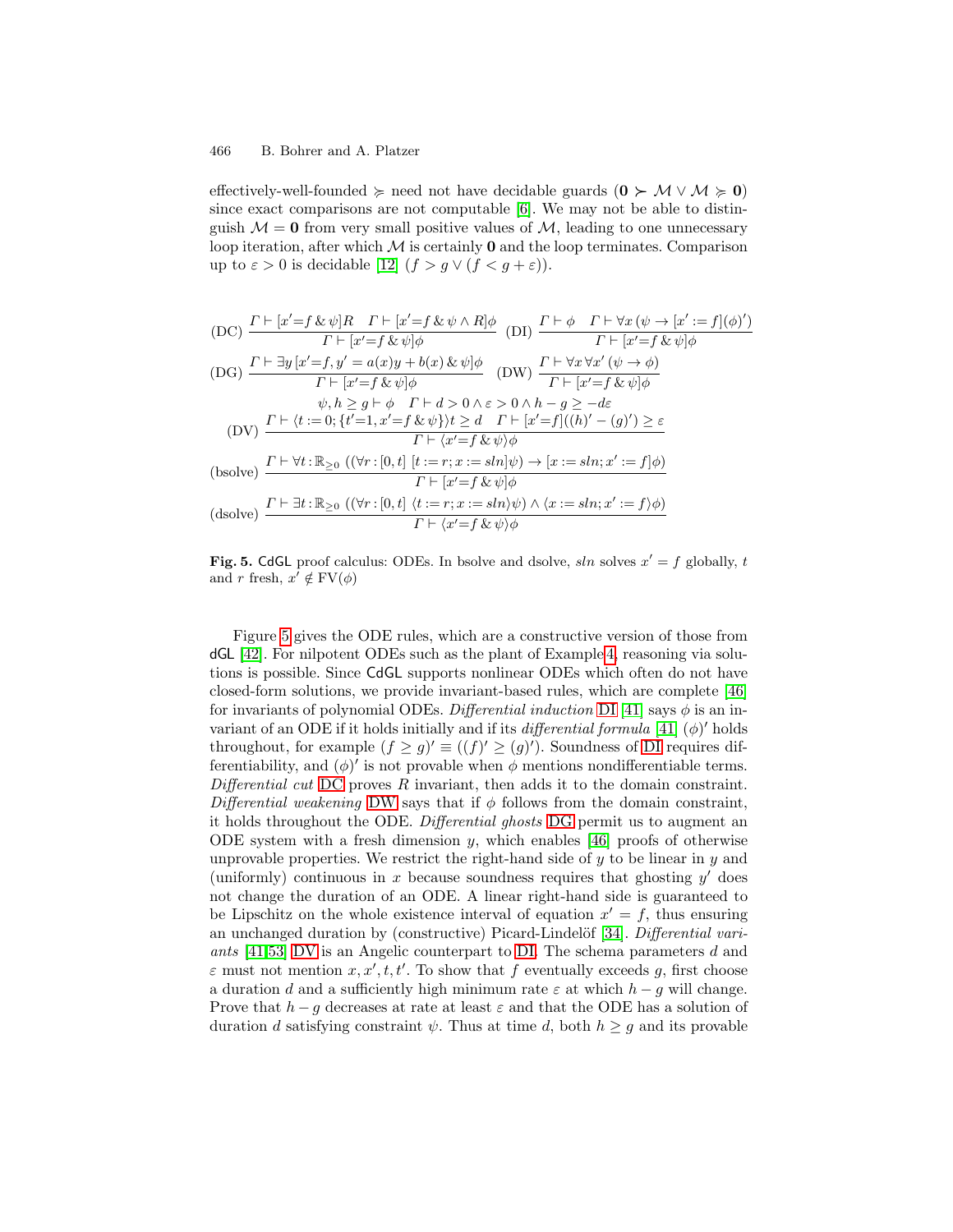consequents hold. Rules [bsolve](#page-0-0) and [dsolve](#page-0-0) assume as a side condition that  $sln$  is the unique solution of  $x' = f$  on domain  $\psi$ . They are convenient for ODEs with simple solutions, while invariant reasoning supports complicated ODEs.

# 6 Theory: Soundness

Following constructive counterparts of classical soundness proofs for dGL, we prove that the CdGL proof calculus is sound: provable formulas are true in the CIC semantics. For the sake of space, we give statements and some outlines here, reporting all proofs and lemmas elsewhere [\[10\]](#page-16-14). Similar lemmas have been used to prove soundness of dGL [\[45\]](#page-18-18), but our new semantics lead to simpler statements for Lemmas [10](#page-13-1) and [11.](#page-13-2) The coincidence property for terms is not proved but assumed, since we inherit a semantic treatment of terms from the host theory. Let  $s_x^y$  be s with the values of x and y swapped. Let  $s_x^f$  be set s x (f s). Defined CIC term  $s \stackrel{V}{=} t \leftrightarrow *_{x \in V} (s x = t x)$  says s and t agree on all  $x \in V$ .

<span id="page-13-4"></span>**Lemma 9 (Uniform renaming).** Let  $M\frac{y}{x}$  rename x and y in proof term M.

$$
- \hspace{0.1cm} If \hspace{0.1cm} \Gamma \hspace{0.1cm} \Gamma^{\top}(s) \vdash M : (\hspace{0.1cm} \varphi \hspace{0.1cm} \widehat{\hspace{0.1cm}} \hspace{0.1cm} s) \hspace{0.1cm} then \hspace{0.1cm} \Gamma \hspace{0.1cm} \frac{y}{x} \hspace{0.1cm} \Gamma(s \hspace{0.1cm} \frac{y}{x}) \vdash M \hspace{0.1cm} \frac{y}{x} : (\hspace{0.1cm} \varphi \hspace{0.1cm} \frac{y}{x} \hspace{0.1cm} \widehat{\hspace{0.1cm}} s \hspace{0.1cm} \frac{y}{x}).
$$

<span id="page-13-1"></span>**Lemma 10 (Coincidence).** Assume  $s \stackrel{V}{=} t$  where  $V \supseteq FV(\Gamma) \cup FV(\phi)$ .

 $-If\ulcorner T\urcorner(s) \vdash M: (\ulcorner \phi \urcorner s) \text{ then exists } N \text{ such that } \ulcorner T\urcorner(t) \vdash N: (\ulcorner \phi \urcorner t).$ 

<span id="page-13-2"></span>**Lemma 11 (Bound effect).** Let  $P : \mathfrak{S} \Rightarrow \mathbb{T}$  and let  $V \subseteq BV(\alpha)^{\complement}$ , the complement of bound variables of  $\alpha$ .

- There exists M such that  $\ulcorner \Gamma \urcorner (s) \vdash M : (\langle \langle \alpha \rangle \rangle P s)$  iff there exists N such that  $\ulcorner \Gamma \urcorner (s) \vdash N : (\langle \langle \alpha \rangle \rangle \; (\lambda t. \; P \; t * s \stackrel{V}{=} t) \; s).$
- There exists M such that  $\lceil \Gamma^{\dagger}(s) \rceil \in M$ :([[α]] P s) iff there exists N such that  $\ulcorner \Gamma \urcorner (s) \vdash N : ([[\alpha]] (\lambda t. P \ t * s \stackrel{V}{=} t) \ s).$

<span id="page-13-0"></span>Definition 12 (Term substitution admissibility [\[40,](#page-18-19) Def. 6]). For a formula  $\phi$ , (likewise for context  $\Gamma$ , term f, and game  $\alpha$ ) we say  $\phi_x^f$  is admissible if x never appears free in  $\phi$  under a binder of  $\{x\} \cup FV(f)$ .

<span id="page-13-3"></span>**Lemma 13 (Term substitution).** Let  $M_x^f$  substitute f for x in proof term M. Let  $\Gamma_x^f$  and  $\phi_x^f$  be admissible.

$$
- If \ulcorner \Gamma \urcorner (s_x^f) \vdash M : (\ulcorner \phi \urcorner s_x^f) \ then \ulcorner \Gamma_x^{f} \urcorner (s) \vdash M_x^f : (\ulcorner \phi_x^{f} \urcorner s).
$$

The converse implication also holds, though its witness is not necessarily M.

Soundness of the proof calculus follows from the lemmas, and soundness of the ODE rules employing several known results from constructive analysis.

**Theorem 14 (Soundness).** If  $\Gamma \vdash M : \phi$  holds, then sequent  $(\Gamma \vdash \phi)$  is valid. As a special case, if  $\cdot \vdash M : \phi$  holds, then formula  $\phi$  is valid.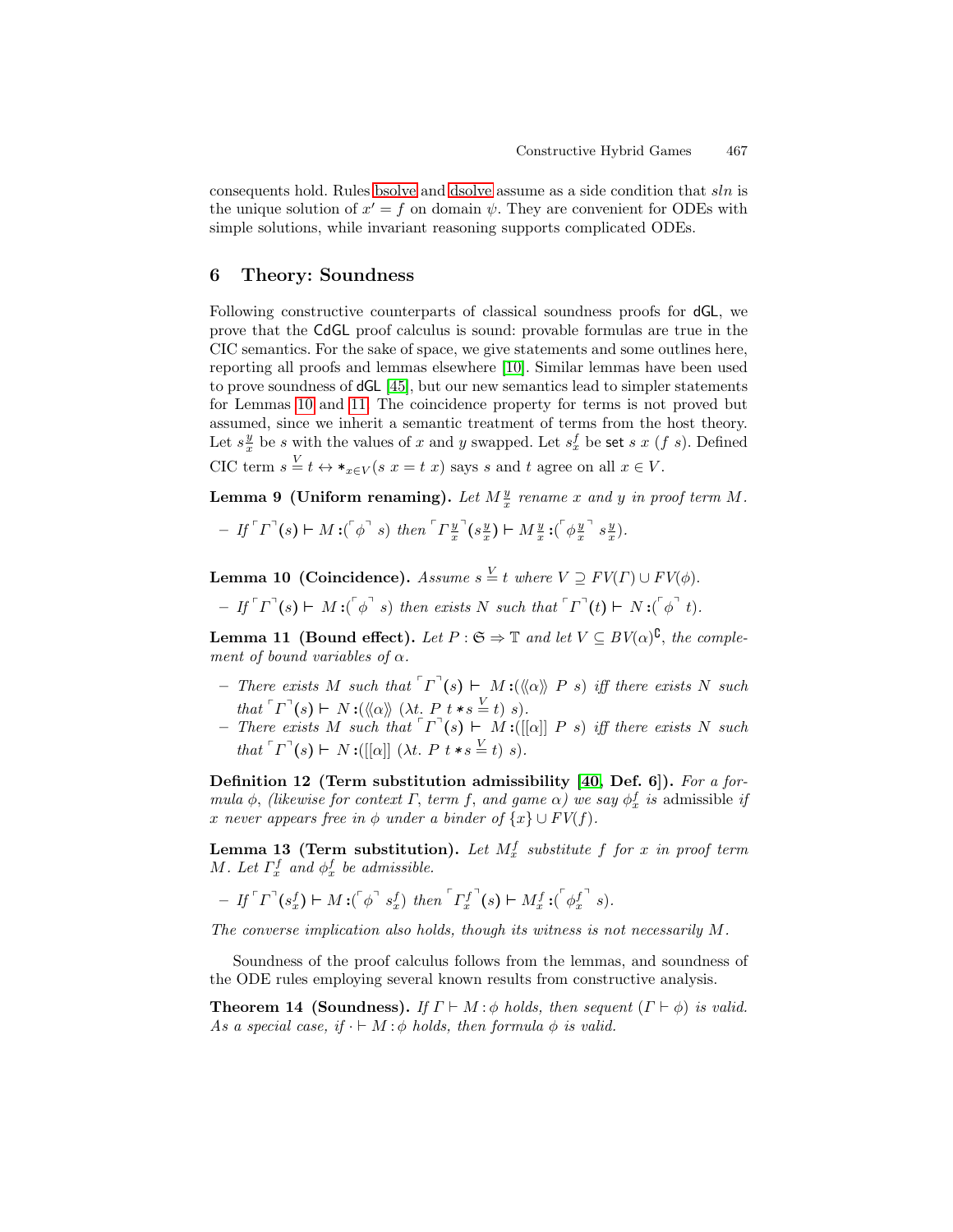Proof Sketch. By induction on the derivation. The assignment case holds by Lemma [13](#page-13-3) and Lemma [9.](#page-13-4) Lemma [10](#page-13-1) and Lemma [11](#page-13-2) are applied when maintaining truth of a formula across changing state. The equality and inequality cases of [DI](#page-0-0) and [DV](#page-0-0) employ the constructive mean-value theorem [\[10,](#page-16-14) Thm. 21], which has been formalized, e.g., in Coq [\[17\]](#page-16-3). Rules [DW, bsolve,](#page-0-0) and [dsolve](#page-0-0) follow from the semantics of ODEs. Rule [DC](#page-0-0) uses the fact that prefixes of solutions are solutions. Rule [DG](#page-0-0) uses constructive Picard-Lindelöf [\[34\]](#page-17-0), which constitutes an algorithm for arbitrarily approximating the solution of any Lipschitz ODE, with a convergence rate depending on its Lipschitz constant.  $\Box$ 

We have shown that every provable formula is true in the type-theoretic semantics. Because the soundness proof is constructive, it amounts to an extraction algorithm from CdGL into type theory: for each CdGL proof, there exists a program in type theory which inhabits the corresponding type of the semantics.

## <span id="page-14-0"></span>7 Theory: Extraction and Execution

Another perspective on constructivity is that provable properties must have witnesses. We show Existential and Disjunction properties providing witnesses for existentials and disjunctions. For modal formulas  $\langle \alpha \rangle \phi$  and  $[\alpha] \phi$  we show proofs can be used as winning strategies: a big-step operational semantics play allows playing strategies against each other to extract a proof that their goals hold in some final state  $t$ . Our presentation is more concise than defining the language, semantics, and properties of strategies, while providing key insights.

Lemma 15 (Existential Property). Let  $s : \mathfrak{S}$ . If  $\ulcorner \Gamma \urcorner (s) \vdash M : (\ulcorner \exists x \phi \urcorner s)$ then there exist terms  $f : \mathbb{R}$  and N such that  $\lceil \Gamma^{\dagger}(s) \rceil \vdots$   $\sum_{k=1}^{n} \left( \bigwedge_{i=1}^{k} f_{k} \right)$  $\begin{bmatrix} \overline{z} \\ \overline{z} \end{bmatrix}$ .

**Lemma 16 (Disjunction Property).** If  $\Gamma^{\dagger}(\mathbf{s}) \vdash M : (\mathbf{s} \vee \psi^{\dagger} \mathbf{s})$  then there exists a proof term N such that  $\ulcorner \Gamma^{\dagger}(s) \vdash N : (\ulcorner \phi^{\dagger} s)$  or  $\ulcorner \rGamma^{\dagger}(s) \vdash N : (\ulcorner \psi \urcorner s)$ .

The proofs follow their counterparts in type theory. The Disjunction Property considers truth at a *specific state*. Validity of  $\phi \vee \psi$  does not imply validity of either  $\phi$  or  $\psi$ . For example,  $x < 1 \vee x > 0$  is valid, but its disjuncts are not.

Function play below gives a big-step semantics: Angel and Demon strategies as and ds for respective goals  $\phi$  and  $\psi$  in game  $\alpha$  suffice to construct a final state t satisfying both. By parametricity, t was found by playing  $\alpha$ , because play cannot inspect  $P$  and  $Q$ , thus can only prove them via as and ds.

$$
\begin{aligned}\n\text{play}: \ \ \Pi\alpha: \text{Game.}\ \Pi P, Q: (\mathfrak{S} \Rightarrow \mathbb{T}). \ \Pi s: \mathfrak{S.} \\
(\langle\!\langle \alpha \rangle\!\rangle \ P \ s \Rightarrow [[\alpha]] \ Q \ s \Rightarrow \Sigma t: \mathfrak{S}. \ P \ t * Q \ t)\n\end{aligned}
$$

Applications of play are written play<sub> $\alpha$ </sub> s as ds (P and Q implicit). Game consis-tency (Corollary [17\)](#page-15-0) is by play and consistency of type theory. Note that  $\alpha^d$  is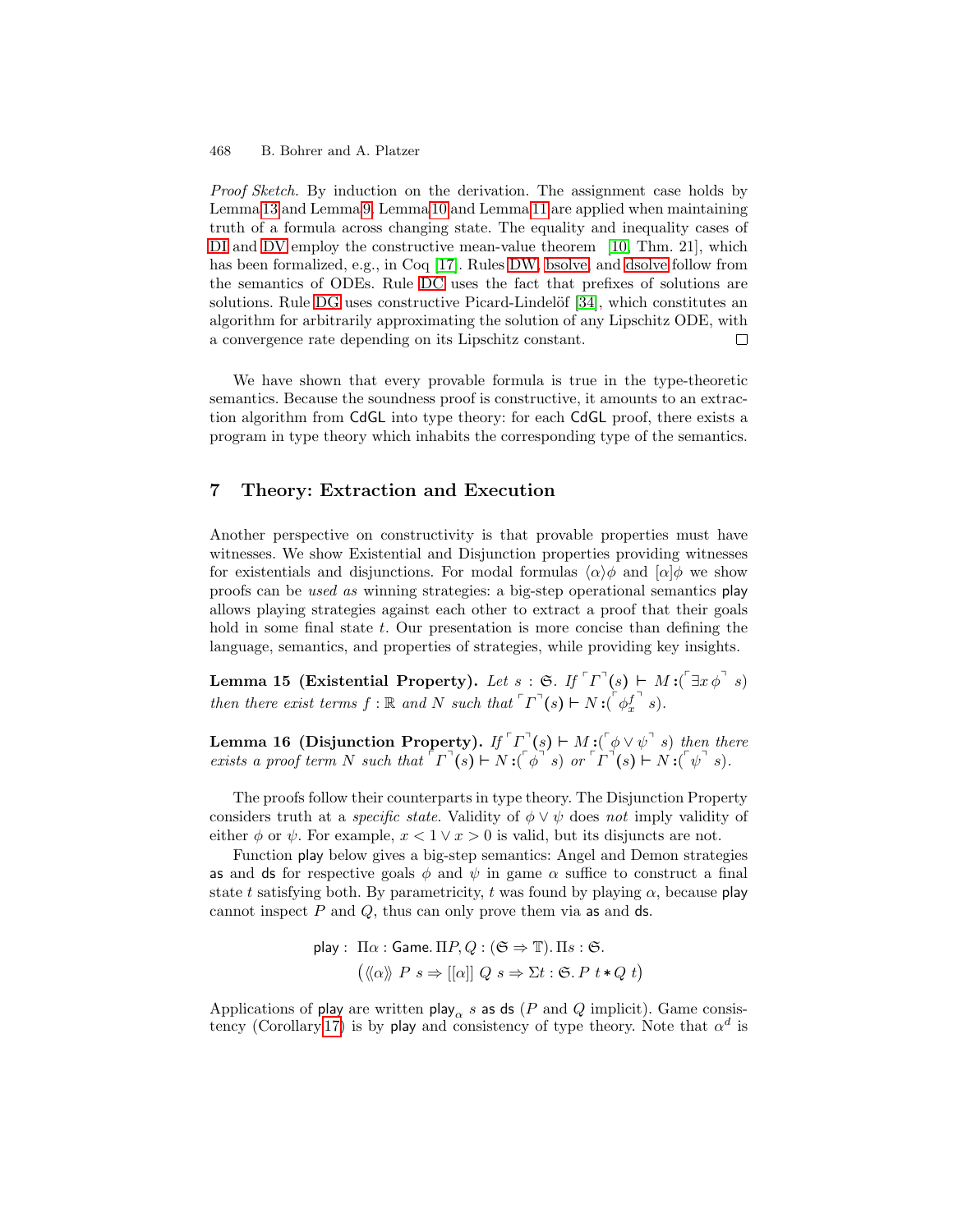played by swapping the Angel and Demon strategies in  $\alpha$ .

play $_{x:=f}$   $s$  as ds  $=($  let  $t =$  set  $s\ x\ (f\ s)$  in  $(t,$   $(\textsf{as}\ t,$   $\textsf{ds}\ t)))$ play $_{x=\ast}$   $s$  as ds  $=$  let  $t\,=\,$  set  $s\,\,x\,\,\pi_L$ as in  $(t,(\pi_R$ as, ds  $\pi_L$ as) $)$ play<sub>x'=f &  $\psi$ </sub> s as ds = let  $(d, \text{sol}, \text{solves}, c, p)$  = as s in (set s x (sol d),  $(p, ds d$  sol solves c)) play $_{? \phi}$   $s$  as ds  $=(s,(\pi_R$ as, ds  $(\pi_L$ as))) play $_{\alpha\cup\beta}$   $s$  as ds  $=$  case (as  $s)$  of  $\mathsf{as}' \Rightarrow \mathsf{play}_{\alpha} \ s \ \mathsf{as}' \ (\pi_L \mathsf{ds})$  $|$  as'  $\Rightarrow$  play<sub>β</sub> s as'  $(\pi_R ds)$ play $_{\alpha;\beta}$   $s$  as ds  $=$   $(\mathsf{let}\,(t,(\mathsf{as}',\mathsf{ds}'))\,=\,\mathsf{play}_{\alpha}\,s$  as ds in play $_{\beta}\,t$  as' ds') play<sub> $\alpha$ </sub>∗ s as ds = case (as s) of  $\mathsf{as}' \Rightarrow (s, (\mathsf{as}', \pi_L \mathsf{ds}))$  $|\; {\sf as}' \Rightarrow$  let  $(t, ({\sf as}'',{\sf ds}''))\,=\, {\sf play}_\alpha \, \, s\,$  as'  $(\pi_R{\sf ds})$  in play $_{\alpha^*}$  t as" ds" play<sub> $\alpha$ </sub>d s as ds = play<sub> $\alpha$ </sub> s ds as

<span id="page-15-0"></span>Corollary 17 (Consistency). It is never the case that both  $\left[\langle \alpha \rangle \phi \right]$  is and  $\lceil \alpha \rceil \neg \phi$  *s* are inhabited.

*Proof.* Suppose as :  $\left[\langle \alpha \rangle \phi \right]$  s and ds :  $\left[\alpha \right] \neg \phi$  s, then  $\pi_R(\text{play}_{\alpha} s \text{ as ds}) : \bot$ , contradicting consistency of type theory.

The play semantics show how strategies can be executed. Consistency is a theorem which ought to hold in any GL and thus helps validate our semantics.

# 8 Conclusion and Future Work

We extended Constructive Game Logic CGL to CdGL for constructive *hybrid* games. We contributed new semantics. We presented a natural deduction proof calculus for CdGL and used it to prove reach-avoid correctness of 1D driving with adversarial timing. We showed soundness and constructivity results.

The next step is to implement a proof checker, game interpreter, and synthesis tool for CdGL. Function play is the high-level interpreter algorithm, while synthesis would commit to one Angel strategy and allow black-box Demon implementations for an external environment. Angel strategies are positive and are synthesized by extracting witnesses from each introduction rule. Demonic invariants and test conditions describe allowed observable behaviors. Demon strategies are negative and characterized by observable behaviors, so it suffices to monitor their compliance with invariants and test conditions extracted from the proof.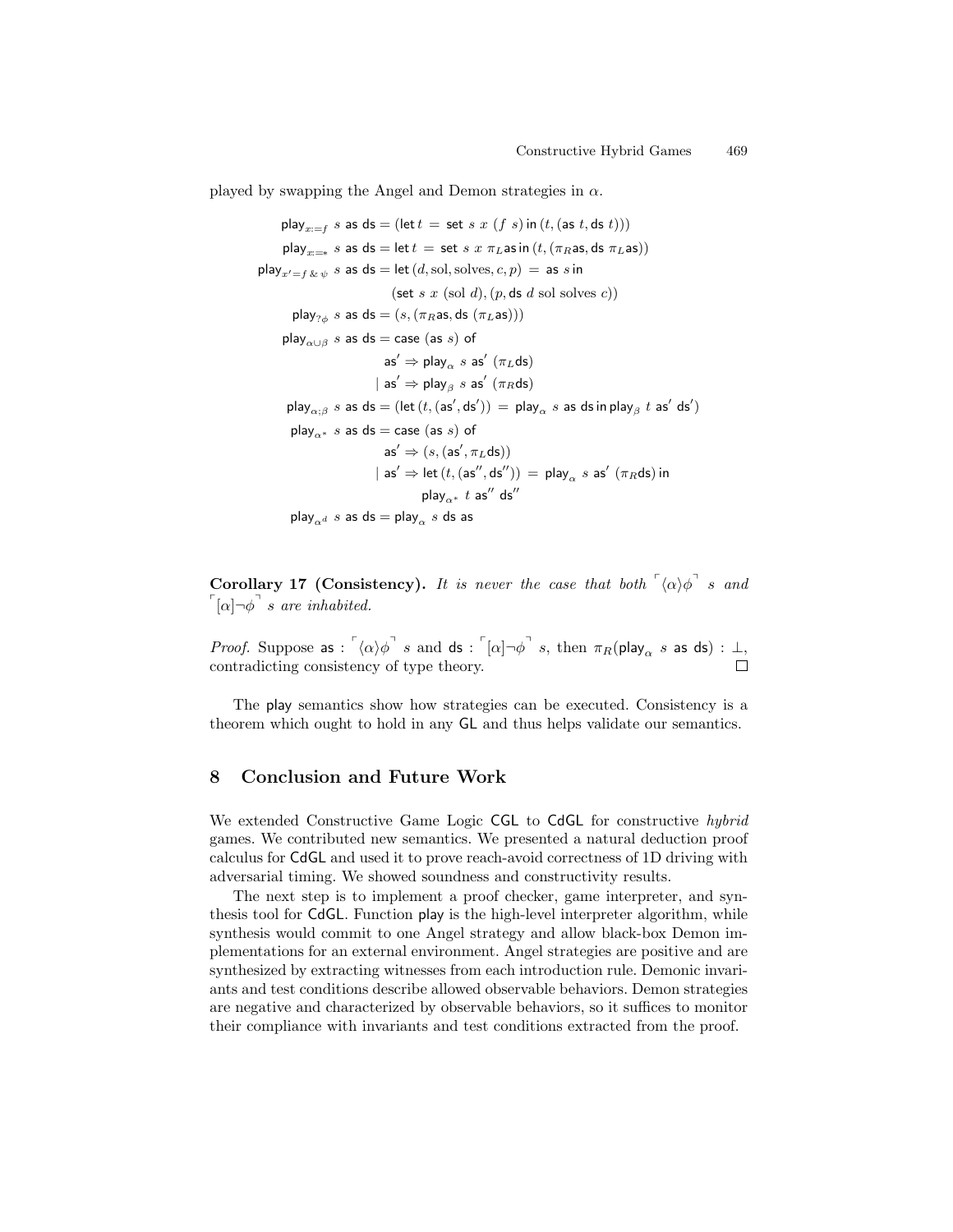Acknowledgements. We thank Jon Sterling for suggestions regarding our choice of type theory and for references to the literature. We thank the anonymous reviewers for their helpful feedback.

# References

- <span id="page-16-9"></span>1. Abramsky, S., Jagadeesan, R., Malacaria, P.: Full abstraction for PCF. Inf. Comput. 163(2), 409–470 (2000), <https://doi.org/10.1006/inco.2000.2930>
- <span id="page-16-5"></span>2. Alur, R., Henzinger, T.A., Kupferman, O.: Alternating-time temporal logic. J. ACM 49(5), 672–713 (2002), <https://doi.org/10.1145/585265.585270>
- <span id="page-16-6"></span>3. van Benthem, J.: Logic of strategies: What and how? In: van Benthem, J., Ghosh, S., Verbrugge, R. (eds.) Models of Strategic Reasoning - Logics, Games, and Communities, LNCS, vol. 8972, pp. 321–332. Springer (2015), [https://doi.org/10.](https://doi.org/10.1007/978-3-662-48540-8_10) [1007/978-](https://doi.org/10.1007/978-3-662-48540-8_10)ν3-ν662-ν48540-ν8\_10
- <span id="page-16-8"></span>4. van Benthem, J., Pacuit, E.: Dynamic logics of evidence-based beliefs. Studia Logica 99(1-3), 61-92 (2011), [https://doi.org/10.1007/s11225-](https://doi.org/10.1007/s11225-011-9347-x) $\nu$ 011- $\nu$ 9347- $\nu$ x
- <span id="page-16-7"></span>5. van Benthem, J., Pacuit, E., Roy, O.: Toward a theory of play: A logical perspective on games and interaction. Games (2011), <https://doi.org/10.3390/g2010052>
- <span id="page-16-1"></span>6. Bishop, E.: Foundations of constructive analysis. McGraw-Hill (1967)
- <span id="page-16-17"></span>7. Bohrer, B., Fernández, M., Platzer, A.:  $dL_i$ : Definite descriptions in differential dynamic logic. In: Fontaine, P. (ed.) CADE. LNCS, vol. 11716, pp. 94–110. Springer (2019). [https://doi.org/10.1007/978-3-030-29436-6](https://doi.org/10.1007/978-3-030-29436-6_6) 6
- <span id="page-16-12"></span>8. Bohrer, B., Platzer, A.: Toward structured proofs for dynamic logics. CoRR abs/1908.05535 (2019), <http://arxiv.org/abs/1908.05535>
- <span id="page-16-0"></span>9. Bohrer, B., Platzer, A.: Constructive game logic. In: Müller, P. (ed.) ESOP. LNCS, vol. 12075. Springer (2020)
- <span id="page-16-14"></span>10. Bohrer, B., Platzer, A.: Constructive hybrid games. CoRR abs/2002.02536 (2020), <https://arxiv.org/abs/2002.02536>
- <span id="page-16-13"></span>11. Bohrer, B., Tan, Y.K., Mitsch, S., Myreen, M.O., Platzer, A.: VeriPhy: Verified controller executables from verified cyber-physical system models. In: Grossman, D. (ed.) PLDI. pp. 617–630. ACM (2018).<https://doi.org/10.1145/3192366.3192406>
- <span id="page-16-2"></span>12. Bridges, D.S., Vita, L.S.: Techniques of constructive analysis. Springer (2007)
- <span id="page-16-11"></span>13. Celani, S.A.: A fragment of intuitionistic dynamic logic. Fundam. Inform. 46(3), 187–197 (2001), [http://content.iospress.com/articles/](http://content.iospress.com/articles/fundamenta-informaticae/fi46-3-01) fundamenta-ν[informaticae/fi46-](http://content.iospress.com/articles/fundamenta-informaticae/fi46-3-01)ν3-ν01
- <span id="page-16-4"></span>14. Chatterjee, K., Henzinger, T.A., Piterman, N.: Strategy logic. In: Caires, L., Vasconcelos, V.T. (eds.) CONCUR. LNCS, vol. 4703, pp. 59–73. Springer (2007), [https://doi.org/10.1007/978-](https://doi.org/10.1007/978-3-540-74407-8_5) $\nu$ 3- $\nu$ 540- $\nu$ 74407- $\nu$ 8\_5
- <span id="page-16-15"></span>15. Coquand, T., Huet, G.P.: The calculus of constructions. Inf. Comput. 76(2/3),  $95-120$   $(1988)$ , [https://doi.org/10.1016/0890-](https://doi.org/10.1016/0890-5401(88)90005-3) $\nu$ 5401(88)90005- $\nu$ 3
- <span id="page-16-16"></span>16. Coquand, T., Paulin, C.: Inductively defined types. In: Martin-Löf, P., Mints, G. (eds.) COLOG. LNCS, vol. 417, pp. 50–66. Springer (1988), [https://doi.org/10.](https://doi.org/10.1007/3-540-52335-9_47) [1007/3-](https://doi.org/10.1007/3-540-52335-9_47)ν540-ν52335-ν9\_47
- <span id="page-16-3"></span>17. Cruz-Filipe, L., Geuvers, H., Wiedijk, F.: C-CoRN, the constructive Coq repository at Nijmegen. In: Asperti, A., Bancerek, G., Trybulec, A. (eds.) MKM. LNCS, vol. 3119. Springer (2004), [https://doi.org/10.1007/978-](https://doi.org/10.1007/978-3-540-27818-4_7)ν3-ν540-ν27818-ν4\_ [7](https://doi.org/10.1007/978-3-540-27818-4_7), accessed: commits 9c44dae and 6411967
- <span id="page-16-10"></span>18. Degen, J., Werner, J.: Towards intuitionistic dynamic logic. Log. and Log. Philosophy 15(4), 305–324 (2006).<https://doi.org/10.12775/LLP.2006.018>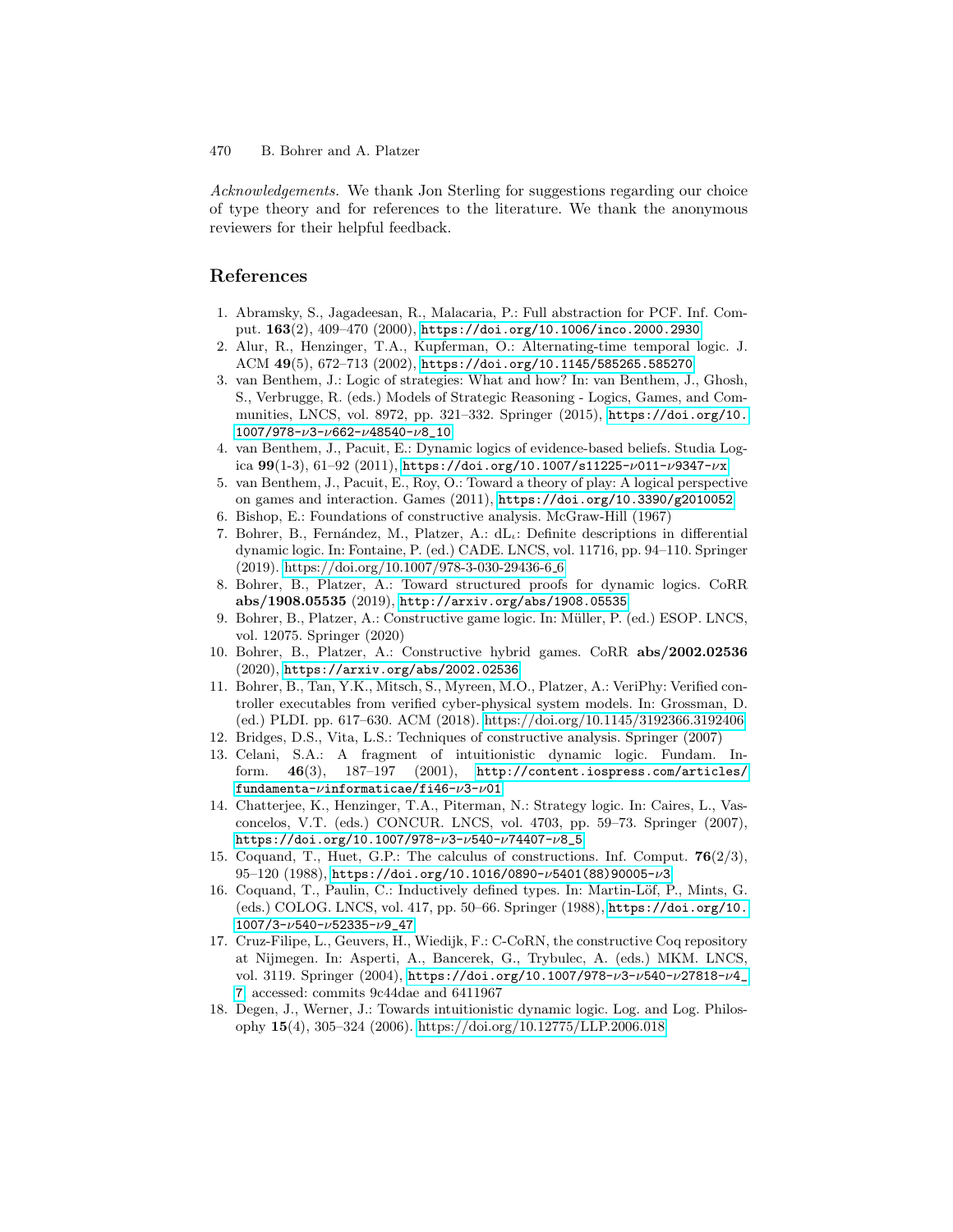- <span id="page-17-13"></span>19. Dybjer, P.: Inductive families. Formal Asp. Comput. 6(4), 440–465 (1994). <https://doi.org/10.1007/BF01211308>
- <span id="page-17-11"></span>20. Filippidis, I., Dathathri, S., Livingston, S.C., Ozay, N., Murray, R.M.: Control design for hybrid systems with TuLiP: The temporal logic planning toolbox. In: Conference on Control Applications. pp. 1030–1041. IEEE (2016). <https://doi.org/10.1109/CCA.2016.7587949>
- <span id="page-17-10"></span>21. Finucane, C., Jing, G., Kress-Gazit, H.: LTLMoP: Experimenting with language, temporal logic and robot control. In: IROS. pp. 1988–1993. IEEE (2010). <https://doi.org/10.1109/IROS.2010.5650371>
- <span id="page-17-15"></span>22. Foster, J.N.: Bidirectional programming languages. Tech. Rep. MS-CIS-10-08, Department of Computer & Information Science, University of Pennsylvania, Philadelphia, PA (March 2010)
- <span id="page-17-3"></span>23. Ghosh, S.: Strategies made explicit in dynamic game logic. Workshop on Logic and Intelligent Interaction at ESSLLI pp. 74 –81 (2008)
- <span id="page-17-14"></span>24. Harel, D., Kozen, D., Tiuryn, J.: Dynamic logic. MIT Press (2000)
- <span id="page-17-8"></span>25. Henzinger, T.A., Horowitz, B., Majumdar, R.: Rectangular hybrid games. In: Baeten, J.C.M., Mauw, S. (eds.) CONCUR. LNCS, vol. 1664, pp. 320–335. Springer (1999). [https://doi.org/10.1007/3-540-48320-9](https://doi.org/10.1007/3-540-48320-9_23) 23
- <span id="page-17-1"></span>26. Hoare, C.A.R.: An axiomatic basis for computer programming. Commun. ACM 12(10), 576–580 (1969).<https://doi.org/10.1145/363235.363259>
- <span id="page-17-2"></span>27. van der Hoek, W., Jamroga, W., Wooldridge, M.J.: A logic for strategic reasoning. In: Dignum, F., Dignum, V., Koenig, S., Kraus, S., Singh, M.P., Wooldridge, M.J. (eds.) AAMAS. ACM (2005), <https://doi.org/10.1145/1082473.1082497>
- <span id="page-17-16"></span>28. Hofmann, M., van Oosten, J., Streicher, T.: Well-foundedness in realizability. Arch. Math. Log. 45(7), 795–805 (2006), [https://doi.org/10.1007/](https://doi.org/10.1007/s00153-006-0003-5) [s00153-](https://doi.org/10.1007/s00153-006-0003-5) $\nu$ 006- $\nu$ 0003- $\nu$ 5
- <span id="page-17-12"></span>29. Isaacs, R.: Differential games: A mathematical theory with applications to warfare and pursuit, control and optimization. Series in Applied Mathematics (SIAM), Wiley, New York (1965)
- <span id="page-17-6"></span>30. Kamide, N.: Strong normalization of program-indexed lambda calculus. Bull. Sect. Log. Univ. Lódź  $39(1-2)$ , 65–78 (2010)
- <span id="page-17-9"></span>31. Kloetzer, M., Belta, C.: A fully automated framework for control of linear systems from temporal logic specifications. IEEE Trans. Automat. Contr. 53(1), 287–297 (2008).<https://doi.org/10.1109/TAC.2007.914952>
- <span id="page-17-5"></span>32. Lipton, J.: Constructive Kripke semantics and realizability. In: Moschovakis, Y. (ed.) Logic from Computer Science. pp. 319–357. Springer (1992). [https://doi.org/10.1007/978-1-4612-2822-6](https://doi.org/10.1007/978-1-4612-2822-6_13) 13
- <span id="page-17-17"></span>33. Lombardi, H., Mahboubi, A.: Théories géométriques pour l'algèbre des nombres réels. Contemporary Mathematics  $697, 239-264$  (2017)
- <span id="page-17-0"></span>34. Makarov, E., Spitters, B.: The Picard algorithm for ordinary differential equations in Coq. In: Blazy, S., Paulin-Mohring, C., Pichardie, D. (eds.) ITP. LNCS, vol. 7998. Springer (2013), [https://doi.org/10.1007/978-](https://doi.org/10.1007/978-3-642-39634-2_34)ν3-ν642-ν39634-ν2\_ [34](https://doi.org/10.1007/978-3-642-39634-2_34)
- <span id="page-17-4"></span>35. Mamouras, K.: Synthesis of strategies using the Hoare logic of angelic and demonic nondeterminism. Log. Methods Comput. Sci. 12(3), 1–41 (2016), [https://doi.](https://doi.org/10.2168/LMCS-12(3:6)2016) [org/10.2168/LMCS-](https://doi.org/10.2168/LMCS-12(3:6)2016)ν12(3:6)2016
- <span id="page-17-7"></span>36. Mitsch, S., Platzer, A.: ModelPlex: Verified runtime validation of verified cyber-physical system models. Form. Methods Syst. Des. 49(1), 33–74 (2016). <https://doi.org/10.1007/s10703-016-0241-z>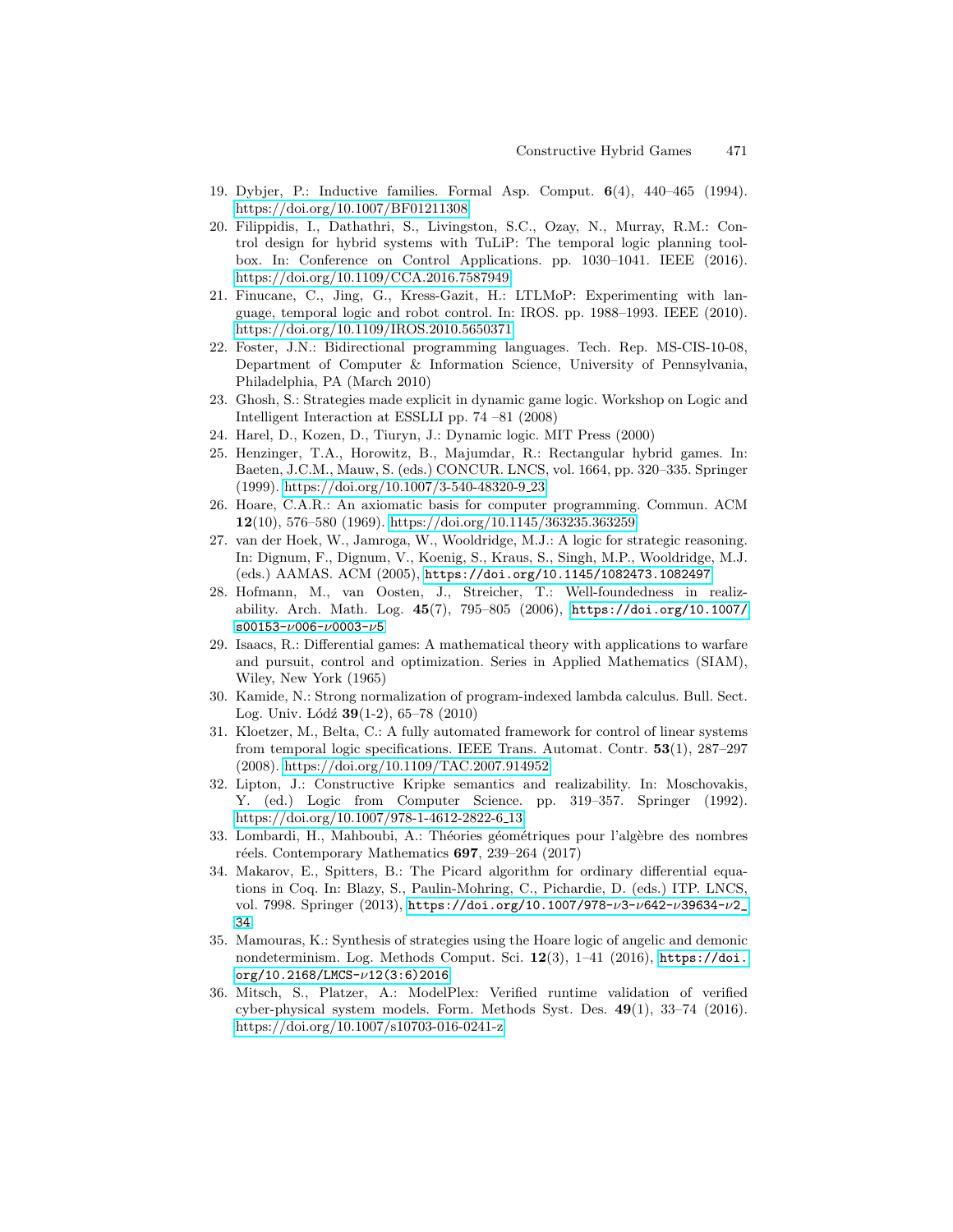- 472 B. Bohrer and A. Platzer
- <span id="page-18-7"></span>37. Murphy VII, T., Crary, K., Harper, R., Pfenning, F.: A symmetric modal lambda calculus for distributed computing. In: LICS. IEEE (2004), [https://doi.org/10.](https://doi.org/10.1109/LICS.2004.1319623) [1109/LICS.2004.1319623](https://doi.org/10.1109/LICS.2004.1319623)
- <span id="page-18-6"></span>38. van Oosten, J.: Realizability: A historical essay. Math. Structures Comput. Sci. 12(3), 239–263 (2002), <https://doi.org/10.1017/S0960129502003626>
- <span id="page-18-2"></span>39. Parikh, R.: Propositional game logic. In: FOCS. pp. 195–200. IEEE (1983), [https:](https://doi.org/10.1109/SFCS.1983.47) [//doi.org/10.1109/SFCS.1983.47](https://doi.org/10.1109/SFCS.1983.47)
- <span id="page-18-19"></span>40. Platzer, A.: Differential dynamic logic for hybrid systems. J. Autom. Reas. 41(2), 143–189 (2008).<https://doi.org/10.1007/s10817-008-9103-8>
- <span id="page-18-16"></span>41. Platzer, A.: Differential-algebraic dynamic logic for differential-algebraic programs. J. Log. Comput.  $20(1)$ , 309-352 (2010).<https://doi.org/10.1093/logcom/exn070>
- <span id="page-18-0"></span>42. Platzer, A.: Differential game logic. ACM Trans. Comput. Log. 17(1), 1:1–1:51 (2015).<https://doi.org/10.1145/2817824>
- <span id="page-18-13"></span>43. Platzer, A.: Differential hybrid games. ACM Trans. Comput. Log. 18(3), 19:1– 19:44 (2017).<https://doi.org/10.1145/3091123>
- <span id="page-18-8"></span>44. Platzer, A.: Logical Foundations of Cyber-Physical Systems. Springer, Switzerland (2018).<https://doi.org/10.1007/978-3-319-63588-0>
- <span id="page-18-18"></span>45. Platzer, A.: Uniform substitution for differential game logic. In: Galmiche, D., Schulz, S., Sebastiani, R. (eds.) IJCAR. LNCS, vol. 10900, pp. 211–227. Springer (2018). [https://doi.org/10.1007/978-3-319-94205-6](https://doi.org/10.1007/978-3-319-94205-6_15) 15
- <span id="page-18-15"></span>46. Platzer, A., Tan, Y.K.: Differential equation invariance axiomatization. J. ACM 67(1) (2020).<https://doi.org/10.1145/3380825>
- <span id="page-18-3"></span>47. Pratt, V.R.: Semantical considerations on Floyd-Hoare logic. In: FOCS. pp. 109– 121. IEEE (1976).<https://doi.org/10.1109/SFCS.1976.27>
- <span id="page-18-1"></span>48. Quesel, J.D., Platzer, A.: Playing hybrid games with keymaera. In: Gramlich, B., Miller, D., Sattler, U. (eds.) IJCAR. LNCS, vol. 7364, pp. 439–453. Springer (2012). [https://doi.org/10.1007/978-3-642-31365-3](https://doi.org/10.1007/978-3-642-31365-3_34) 34
- <span id="page-18-4"></span>49. Ramanujam, R., Simon, S.E.: Dynamic logic on games with structured strategies. In: Brewka, G., Lang, J. (eds.) Knowledge Representation. pp. 49–58. AAAI Press  $(2008)$ , [http://www.aaai.org/Library/KR/2008/kr08-](http://www.aaai.org/Library/KR/2008/kr08-006.php) $\nu$ 006.php
- <span id="page-18-11"></span>50. Shakernia, O., Pappas, G.J., Sastry, S.: Semi-decidable synthesis for triangular hybrid systems. In: Benedetto, M.D.D., Sangiovanni-Vincentelli, A.L. (eds.) HSCC. LNCS, vol. 2034, pp. 487–500. Springer (2001). [https://doi.org/10.1007/3-540-](https://doi.org/10.1007/3-540-45351-2_39) [45351-2](https://doi.org/10.1007/3-540-45351-2_39) 39
- <span id="page-18-12"></span>51. Shakernia, O., Sastry, S., Pappas, G.J.: Decidable controller synthesis for classes of linear systems. In: Lynch, N.A., Krogh, B.H. (eds.) HSCC. LNCS, vol. 1790, pp. 407–420. Springer (2000). [https://doi.org/10.1007/3-540-46430-1](https://doi.org/10.1007/3-540-46430-1_34) 34
- <span id="page-18-9"></span>52. Taly, A., Tiwari, A.: Switching logic synthesis for reachability. In: Carloni, L.P., Tripakis, S. (eds.) EMSOFT. pp. 19–28. ACM (2010). <https://doi.org/10.1145/1879021.1879025>
- <span id="page-18-17"></span>53. Tan, Y.K., Platzer, A.: An axiomatic approach to liveness for differential equations. In: ter Beek, M., McIver, A., Oliviera, J.N. (eds.) FM. LNCS, vol. 11800, pp. 371– 388. Springer (2019). [https://doi.org/10.1007/978-3-030-30942-8](https://doi.org/10.1007/978-3-030-30942-8_23) 23
- <span id="page-18-14"></span>54. The Coq development team: The Coq proof assistant reference manual (2019), <https://coq.inria.fr/>
- <span id="page-18-10"></span>55. Tomlin, C.J., Lygeros, J., Sastry, S.S.: A game theoretic approach to controller design for hybrid systems. Proc. IEEE 88(7), 949–970 (2000)
- <span id="page-18-5"></span>56. Van Benthem, J.: Games in dynamic-epistemic logic. Bull. Econ. Research 53(4), 219–248 (2001)